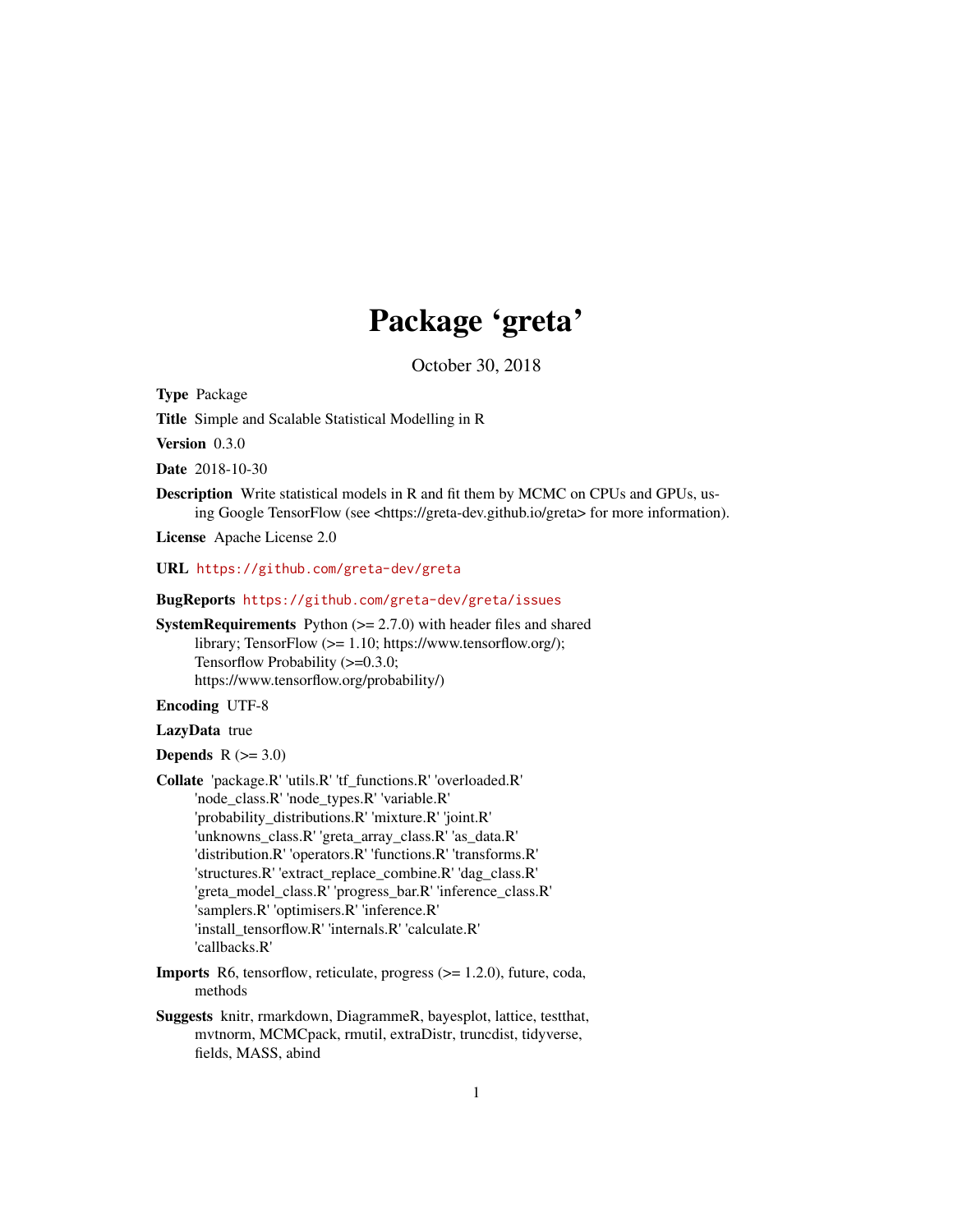#### VignetteBuilder knitr

#### RoxygenNote 6.1.0

#### NeedsCompilation no

Author Nick Golding [aut, cre] (<https://orcid.org/0000-0001-8916-5570>), Simon Dirmeier [ctb], Adam Fleischhacker [ctb], Shirin Glander [ctb], Martin Ingram [ctb], Lee Hazel [ctb], Tiphaine Martin [ctb], Matt Mulvahill [ctb], Michael Quinn [ctb], David Smith [ctb], Paul Teetor [ctb], Jian Yen [ctb]

Maintainer Nick Golding <nick.golding.research@gmail.com>

Repository CRAN

Date/Publication 2018-10-30 10:00:03 UTC

### R topics documented:

| as data      | $\mathbf{3}$   |
|--------------|----------------|
|              | $\overline{4}$ |
| distribution | 5              |
|              | -6             |
|              | 10             |
| functions    | -12            |
|              | -14            |
| inference    | 15             |
|              | 19             |
|              | 20             |
|              | 21             |
|              | 22.            |
| operators    | 24             |
|              | 25             |
|              | 27             |
|              | 28             |
|              | 30             |
|              | 31             |
| variable     | 32             |
|              |                |

**Index** [34](#page-33-0)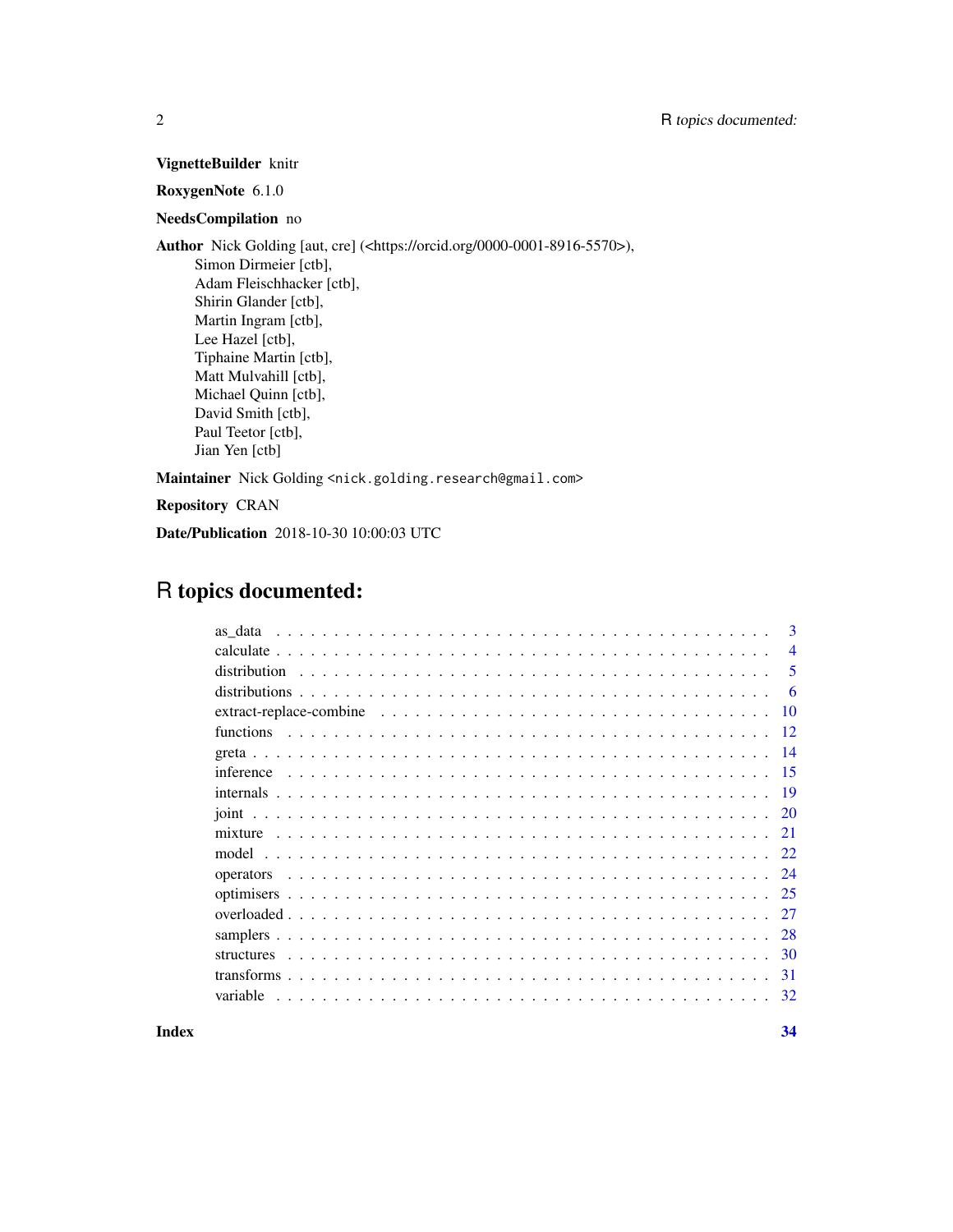<span id="page-2-0"></span>

#### Description

define an object in an R session as a data greta array for use as data in a greta model.

#### Usage

as\_data(x)

#### Arguments

x an R object that can be coerced to a greta\_array (see details).

#### Details

as\_data() can currently convert R objects to greta\_arrays if they are numeric or logical vectors, matrices or arrays; or if they are dataframes with only numeric (including integer) or logical elements. Logical elements are always converted to numerics. R objects cannot be converted if they contain missing (NA) or infinite (-Inf or Inf) values.

#### Examples

## Not run:

```
# numeric/integer/logical vectors, matrices and arrays can all be coerced to
# data greta arrays
vec <- rnorm(10)
mat \leq matrix(seq_len(3 \neq 4), nrow = 3)
arr <- array(sample(c(TRUE, FALSE), 2 * 2 * 2, replace = TRUE),
             dim = c(2, 2, 2)(a <- as_data(vec))
(b \leftarrow as\_data(max))(c \leftarrow as_data(arr))# dataframes can also be coerced, provided all the columns are numeric,
# integer or logical
df \leq data.frame(x1 = rnorm(10),
                  x2 = sample(1L:10L),
                  x3 = sample(c(TRUE, FALSE), 10, replace = TRUE))(d \leftarrow as\_data(df))## End(Not run)
```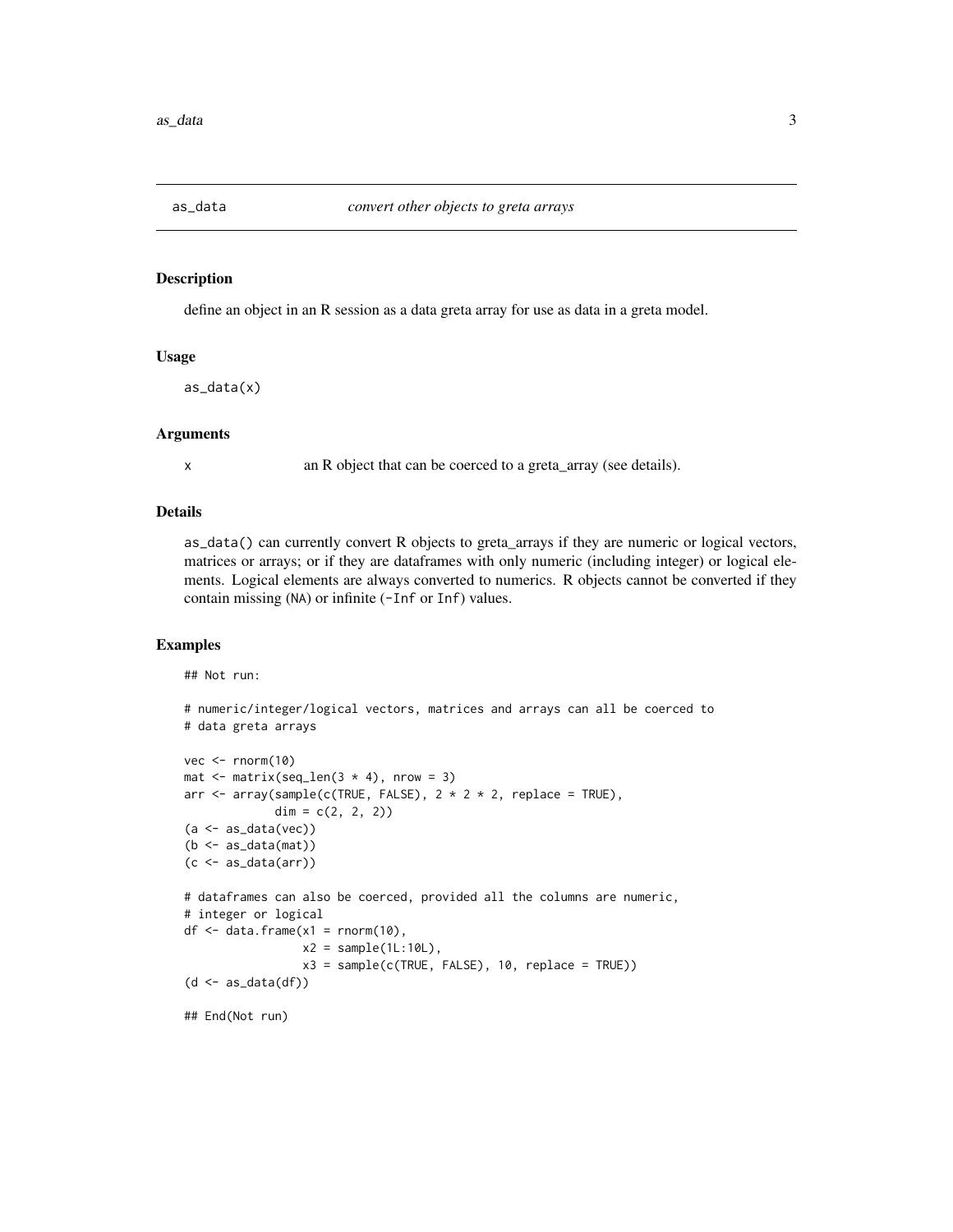#### Description

Calculate the values that greta arrays would take, given temporary values for the greta arrays on which they depend, and return them as numeric R arrays. This can be used to check the behaviour of your model or make predictions to new data after model fitting.

#### Usage

```
calculate(target, values = list(), precision = c("double", "single"))
```
#### Arguments

| target    | a greta array for which to calculate the value                                                                                        |
|-----------|---------------------------------------------------------------------------------------------------------------------------------------|
| values    | a named list giving temporary values of the greta arrays with which target is<br>connected, or an mome. List object returned by mome. |
| precision | the floating point precision to use when calculating values.                                                                          |

#### Details

The greta arrays named in values need not be variables, they can also be other operations or even data.

At present, if values is a named list it must contain values for *all* of the variable greta arrays with which target is connected, even values are given for intermediate operations, or the target doesn't depend on the variable. That may be relaxed in a future release.

#### Value

A numeric R array with the same dimensions as target, giving the values it would take conditioned on the fixed values given by values.

#### Examples

```
## Not run:
```

```
# define a variable greta array, and another that is calculated from it
# then calculate what value y would take for different values of x
x \le normal(0, 1, dim = 3)
a \leftarrow \text{lognormal}(0, 1)y \leftarrow \text{sum}(x \land 2) + acalculated(y, list(x = c(0.1, 0.2, 0.3), a = 2))# if the greta array only depends on data,
# you can pass an empty list to values (this is the default)
x \leftarrow ones(3, 3)y \le -\text{sum}(x)
```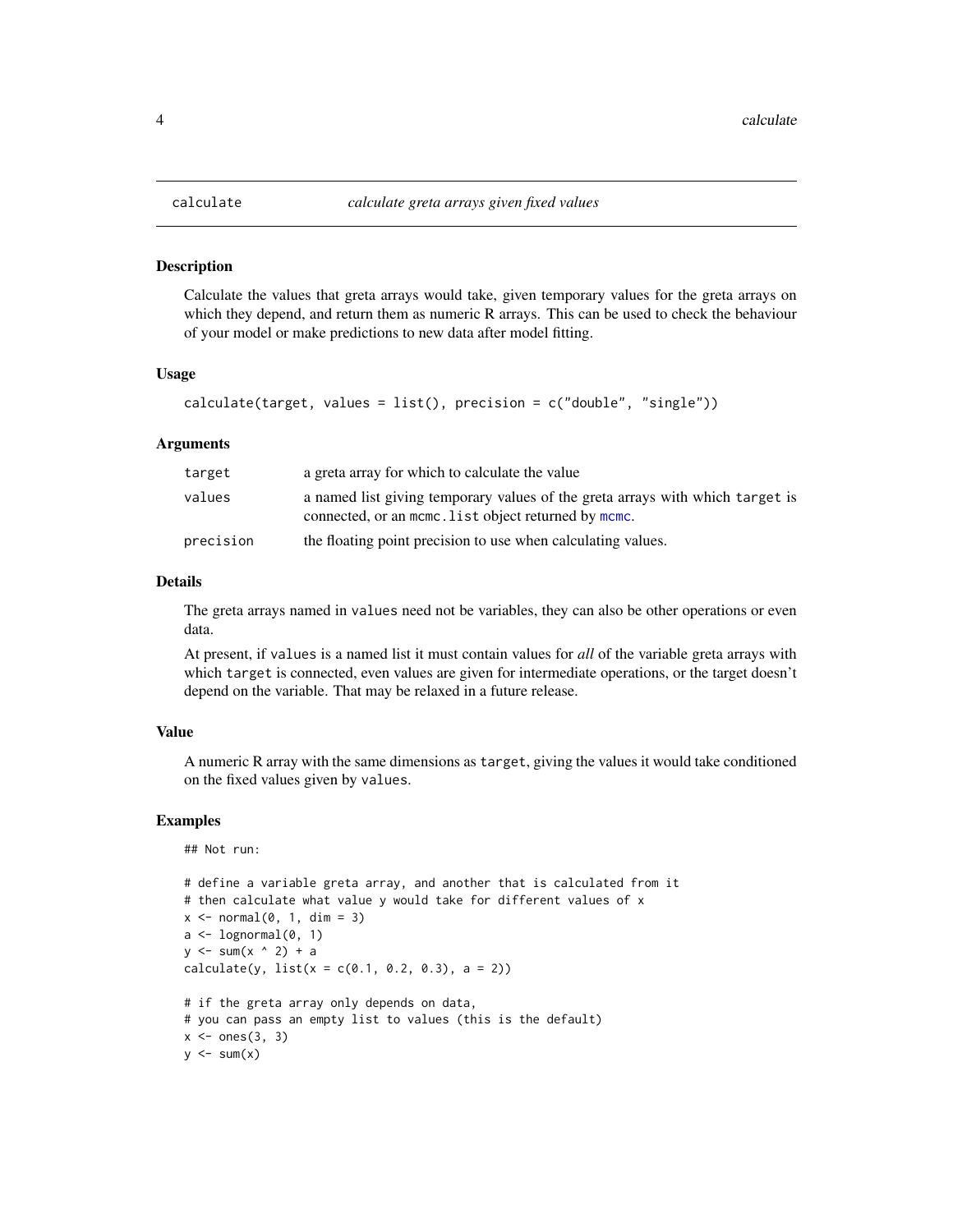#### <span id="page-4-0"></span>distribution **5**

```
calculate(y)
# define a model
alpha \leq normal(0, 1)beta \leq normal(0, 1)
sigma <- lognormal(1, 0.1)
mu <- alpha + iris$Petal.Length * beta
distribution(iris$Petal.Width) <- normal(mu, sigma)
m <- model(alpha, beta, sigma)
# calculate intermediate greta arrays, given some parameter values
calcutate(mu[1:5], list(alpha = 1, beta = 2, sigma = 0.5))calculate(mu[1:5], list(alpha = -1, beta = 0.2, sigma = 0.5))
# fit the model then calculate samples at a new greta array
draws <- mcmc(m, n_samples = 500)
petal_length_plot <- seq(min(iris$Petal.Length),
                         max(iris$Petal.Length),
                         length.out = 100mu_plot <- alpha + petal_length_plot * beta
mu_plot_draws <- calculate(mu_plot, draws)
# plot the draws
mu_est <- colMeans(mu_plot_draws[[1]])
plot(mu_est ~ ~ petal_length\_plot, ~ type = "n",ylim = range(mu_plot_draws[[1]]))
apply(mu_plot_draws[[1]], 1, lines,
      x = petal_length\_plot, col = grey(0.8))lines(mu_est ~ petal_length_plot, lwd = 2)
## End(Not run)
```
<span id="page-4-1"></span>

#### distribution *define a distribution over data*

#### Description

distribution defines probability distributions over observed data, e.g. to set a model likelihood.

#### Usage

distribution(greta\_array) <- value

distribution(greta\_array)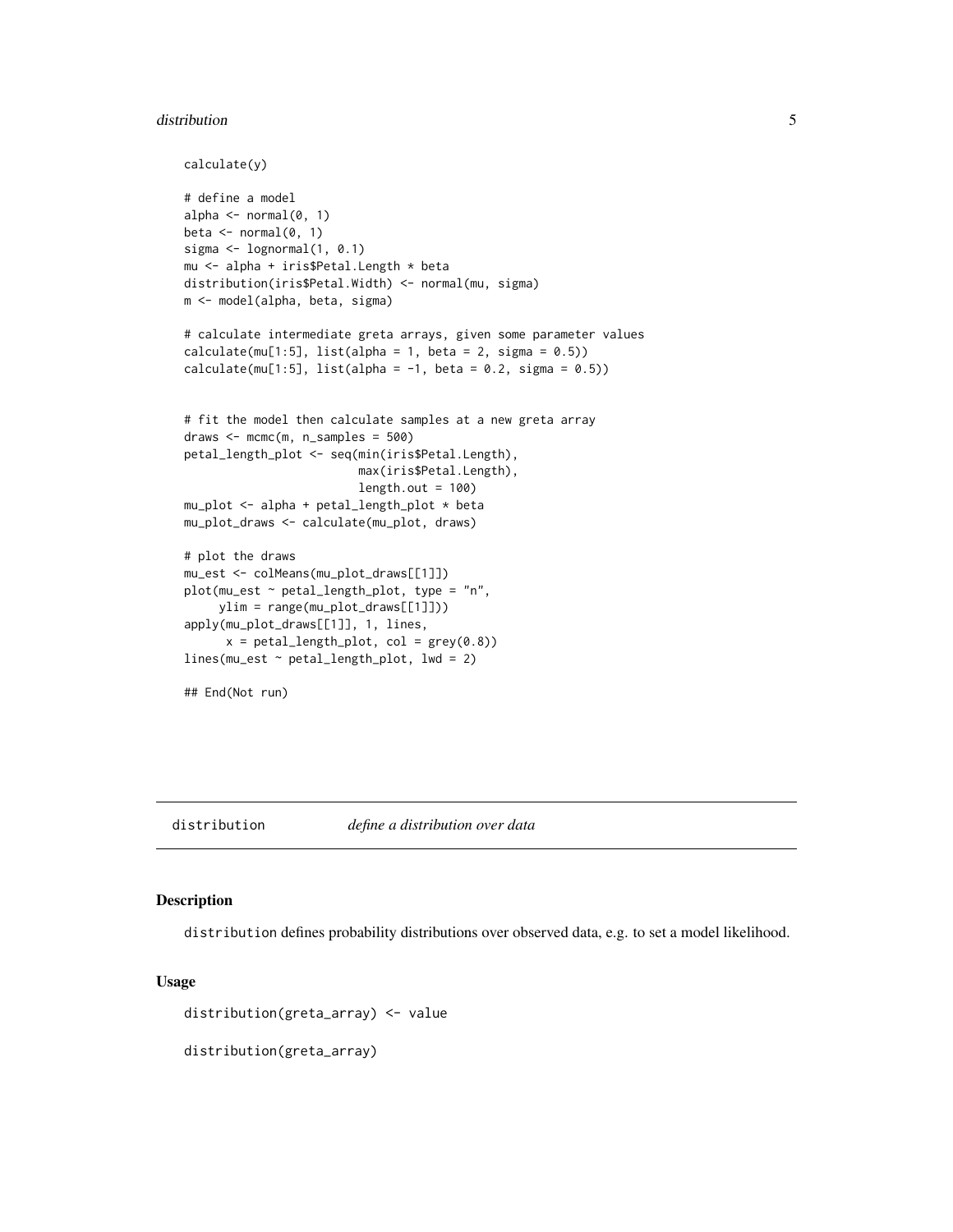<span id="page-5-0"></span>6 distributions

#### **Arguments**

| greta_array | a data greta array. For the assignment method it must not already have a proba-<br>bility distribution assigned |
|-------------|-----------------------------------------------------------------------------------------------------------------|
| value       | a greta array with a distribution (see distributions)                                                           |

#### Details

The extract method returns the greta array if it has a distribution, or NULL if it doesn't. It has no real use-case, but is included for completeness

#### Examples

## Not run:

# define a model likelihood # observed data and mean parameter to be estimated # (explicitly coerce data to a greta array so we can refer to it later) y <- as\_data(rnorm(5, 0, 3))  $mu < -$  uniform $(-3, 3)$ # define the distribution over y (the model likelihood) distribution(y) <- normal(mu, 1) # get the distribution over y distribution(y) ## End(Not run)

<span id="page-5-1"></span>distributions *probability distributions*

#### **Description**

These functions can be used to define random variables in a greta model. They return a variable greta array that follows the specified distribution. This variable greta array can be used to represent a parameter with prior distribution, combined into a mixture distribution using [mixture](#page-20-1), or used with [distribution](#page-4-1) to define a distribution over a data greta array.

#### Usage

```
uniform(min, max, dim = NULL)
normal(mean, sd, dim = NULL, truncation = c(-Inf, Inf))lognormal(meanlog, sdlog, dim = NULL, truncation = c(0, Inf))
```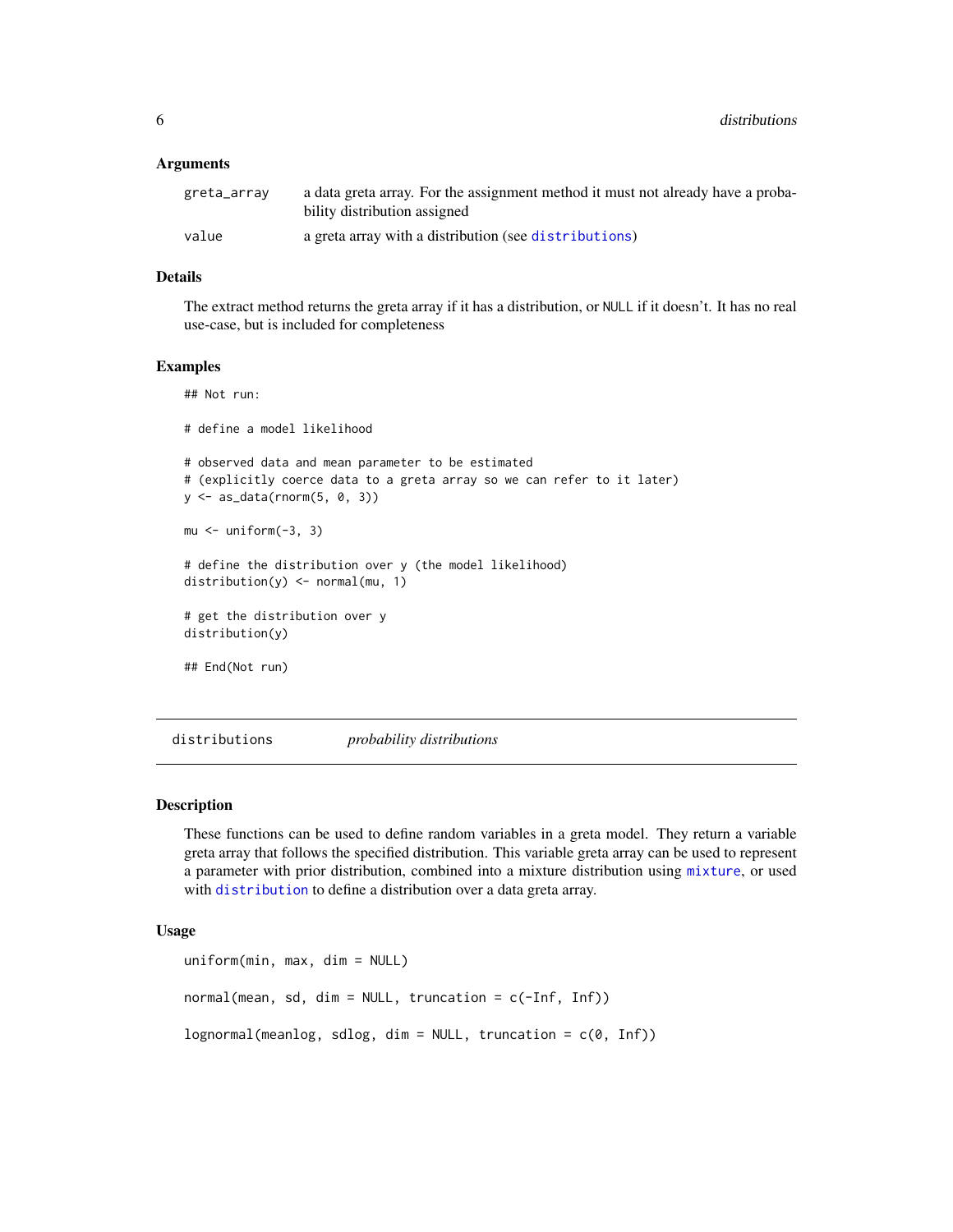#### distributions **7** and 2000 *n* and 2000 *n* and 2000 *n* and 2000 *n* and 2000 *n* and 2000 *n* and 2000 *n* and 2000 *n* and 2000 *n* and 2000 *n* and 2000 *n* and 2000 *n* and 2000 *n* and 2000 *n* and 2000 *n* a

```
bernoulli(prob, dim = NULL)
binomial(size, prob, dim = NULL)
beta_binomial(size, alpha, beta, dim = NULL)
negative_binomial(size, prob, dim = NULL)
hypergeometric(m, n, k, dim = NULL)
poisson(lambda, dim = NULL)
gamma(shape, rate, dim = NULL, truncation = c(\emptyset, Inf))
inverse_gamma(alpha, beta, dim = NULL, truncation = c(0, Inf))
weibull(shape, scale, dim = NULL, truncation = c(0, Inf))
exponential(rate, dim = NULL, truncation = c(\theta, \text{Inf}))
pareto(a, b, dim = NULL, truncation = c(0, Inf))
student(df, mu, sigma, dim = NULL, truncation = c(-Inf, Inf))
laplace(mu, sigma, dim = NULL, truncation = c(-Inf, Inf))beta(shape1, shape2, dim = NULL, truncation = c(0, 1))
cauchy(location, scale, dim = NULL, truncation = c(-Inf, Inf))
chi_ssquared(df, dim = NULL, truncation = c(\emptyset, Inf))
logistic(location, scale, dim = NULL, truncation = c(-Inf, Inf))
f(df1, df2, dim = NULL, truncation = c(0, Inf))
multivariate_normal(mean, Sigma, n_realisations = NULL,
  dimension = NULL)
wishart(df, Sigma)
lkj_correlation(eta, dimension = 2)
multinomial(size, prob, n_realisations = NULL, dimension = NULL)
categorical(prob, n_realisations = NULL, dimension = NULL)
dirichlet(alpha, n_realisations = NULL, dimension = NULL)
```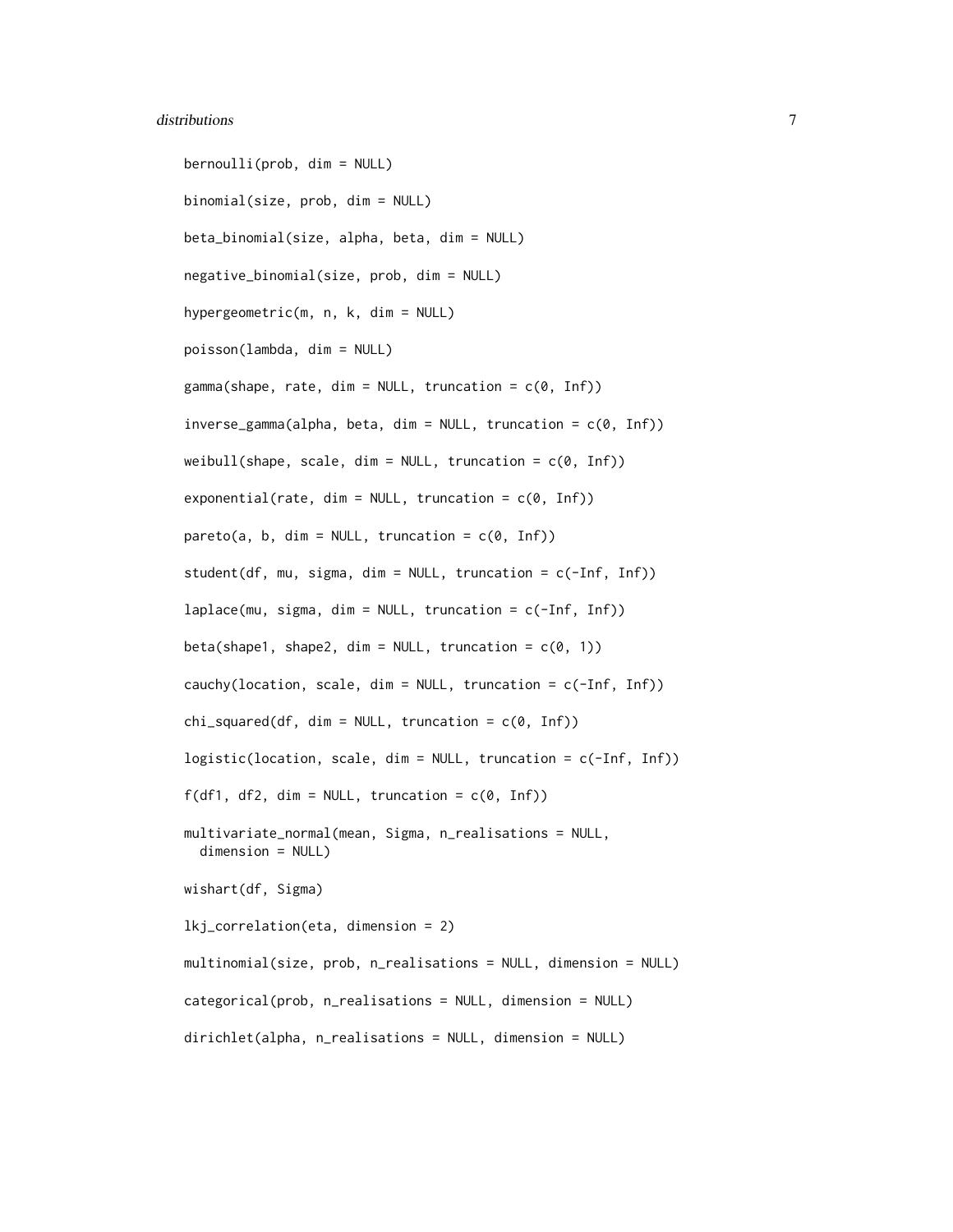#### <span id="page-7-0"></span>8 distributions and the contract of the contract of the contract of the contract of the contract of the contract of the contract of the contract of the contract of the contract of the contract of the contract of the contra

```
dirichlet_multinomial(size, alpha, n_realisations = NULL,
  dimension = NULL)
```
#### Arguments

| min, max                    | scalar values giving optional limits to uniform variables. Like lower and upper,<br>these must be specified as numerics, they cannot be greta arrays (though see<br>details for a workaround). Unlike lower and upper, they must be finite. min<br>must always be less than max. |
|-----------------------------|----------------------------------------------------------------------------------------------------------------------------------------------------------------------------------------------------------------------------------------------------------------------------------|
| dim                         | the dimensions of the greta array to be returned, either a scalar or a vector of<br>positive integers. See details.                                                                                                                                                              |
| mean, meanlog, location, mu | unconstrained parameters                                                                                                                                                                                                                                                         |
|                             | sd, sdlog, sigma, lambda, shape, rate, df, scale, shape1, shape2, alpha, beta, df1, df2, a, b, eta<br>positive parameters, alpha must be a vector for dirichlet and dirichlet_multinomial.                                                                                       |
| truncation                  | a length-two vector giving values between which to truncate the distribution,<br>similarly to the lower and upper arguments to variable                                                                                                                                          |
| prob                        | probability parameter ( $\theta$ < prob < 1), must be a vector for multinomial and<br>categorical                                                                                                                                                                                |
|                             | size, m, n, k positive integer parameter                                                                                                                                                                                                                                         |
| Sigma                       | positive definite variance-covariance matrix parameter                                                                                                                                                                                                                           |
|                             | n_realisations the number of independent realisation of a multivariate distribution                                                                                                                                                                                              |
| dimension                   | the dimension of a multivariate distribution                                                                                                                                                                                                                                     |

#### Details

The discrete probability distributions (bernoulli, binomial, negative\_binomial, poisson, multinomial, categorical, dirichlet\_multinomial) can be used when they have fixed values (e.g. defined as a likelihood using [distribution](#page-4-1), but not as unknown variables.

For univariate distributions dim gives the dimensions of the greta array to create. Each element of the greta array will be (independently) distributed according to the distribution. dim can also be left at its default of NULL, in which case the dimension will be detected from the dimensions of the parameters (provided they are compatible with one another).

For multivariate distributions (multivariate\_normal(), multinomial(), categorical(), dirichlet(), and dirichlet\_multinomial()) each row of the output and parameters corresponds to an independent realisation. If a single realisation or parameter value is specified, it must therefore be a row vector (see example). n\_realisations gives the number of rows/realisations, and dimension gives the dimension of the distribution. Ie. a bivariate normal distribution would be produced with multivariate\_normal(..., dimension = 2). The dimension can usually be detected from the parameters.

multinomial() does not check that observed values sum to size, and categorical() does not check that only one of the observed entries is 1. It's the user's responsibility to check their data matches the distribution!

The parameters of uniform must be fixed, not greta arrays. This ensures these values can always be transformed to a continuous scale to run the samplers efficiently. However, a hierarchical uniform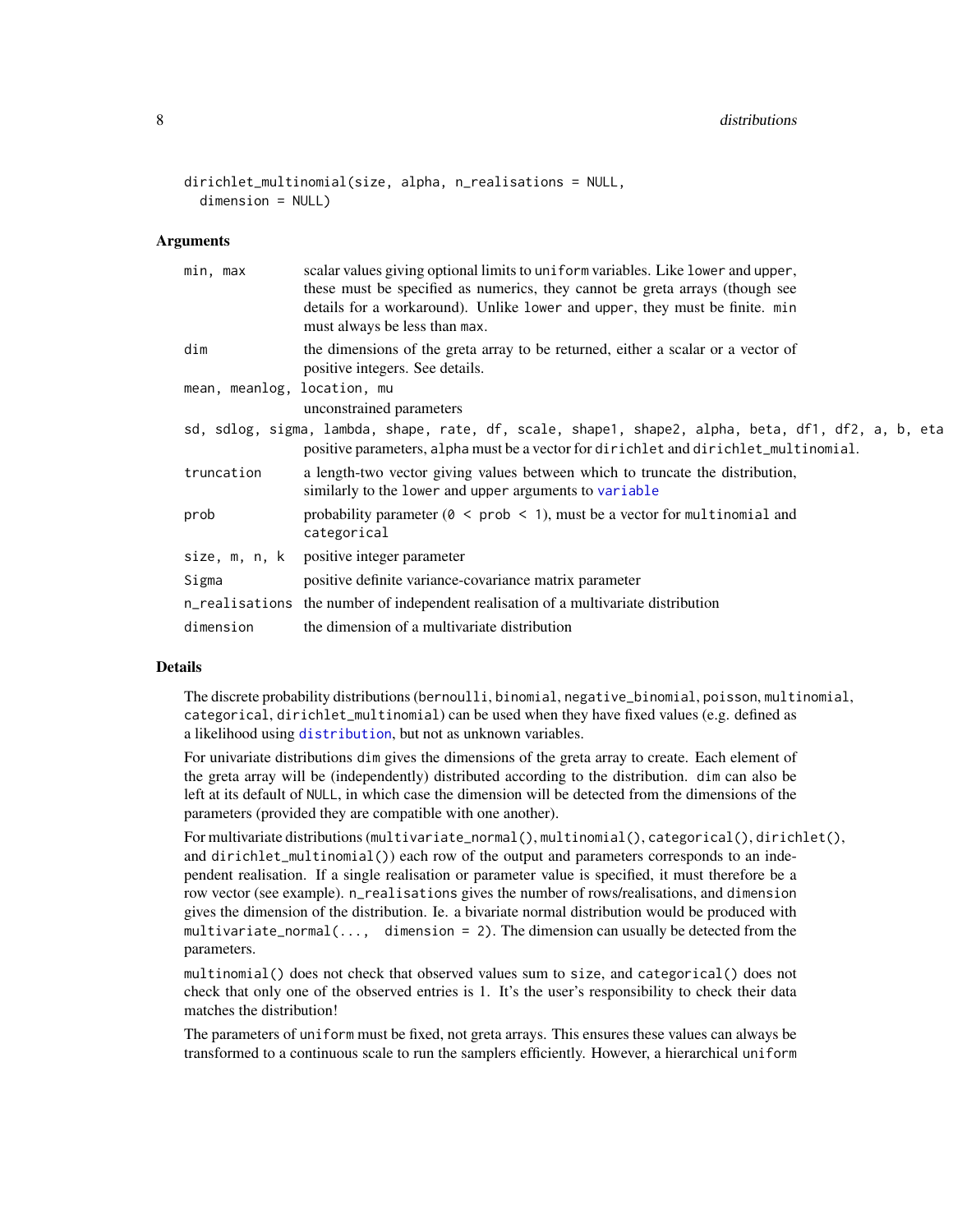#### <span id="page-8-0"></span>distributions 9

parameter can always be created by defining a uniform variable constrained between 0 and 1, and then transforming it to the required scale. See below for an example.

Wherever possible, the parameterisations and argument names of greta distributions match commonly used R functions for distributions, such as those in the stats or extraDistr packages. The following table states the distribution function to which greta's implementation corresponds:

| greta                 | reference                      |
|-----------------------|--------------------------------|
| uniform               | stats::dunif                   |
| normal                | stats::dnorm                   |
| lognormal             | stats::dlnorm                  |
| bernoulli             | extraDist::dbern               |
| binomial              | stats::dbinom                  |
| beta_binomial         | extraDistr::dbbinom            |
| negative_binomial     | stats::dnbinom                 |
| hypergeometric        | stats::dhyper                  |
| poisson               | stats::dpois                   |
| gamma                 | stats::dgamma                  |
| inverse_gamma         | extraDistr::dinvgamma          |
| weibull               | stats::dweibull                |
| exponential           | stats::dexp                    |
| pareto                | extraDistr::dpareto            |
| student               | extraDistr::dlst               |
| laplace               | extraDistr::dlaplace           |
| beta                  | stats::dbeta                   |
| cauchy                | stats::dcauchy                 |
| chi_squared           | stats::dchisq                  |
| logistic              | stats::dlogis                  |
| f                     | stats:df                       |
| multivariate_normal   | mytnorm::dmynorm               |
| multinomial           | stats::dmultinom               |
| categorical           | stats::dmultinom (size = $1$ ) |
| dirichlet             | extraDistr::ddirichlet         |
| dirichlet_multinomial | extraDistr::ddirmnom           |
| wishart               | stats::rWishart                |
| lkj_correlation       | rethinking::dlkjcorr           |

#### Examples

```
## Not run:
```

```
# a uniform parameter constrained to be between 0 and 1
phi \le uniform(min = 0, max = 1)
# a length-three variable, with each element following a standard normal
# distribution
alpha \leq normal(0, 1, dim = 3)
# a length-three variable of lognormals
sigma \leq lognormal(0, 3, dim = 3)
```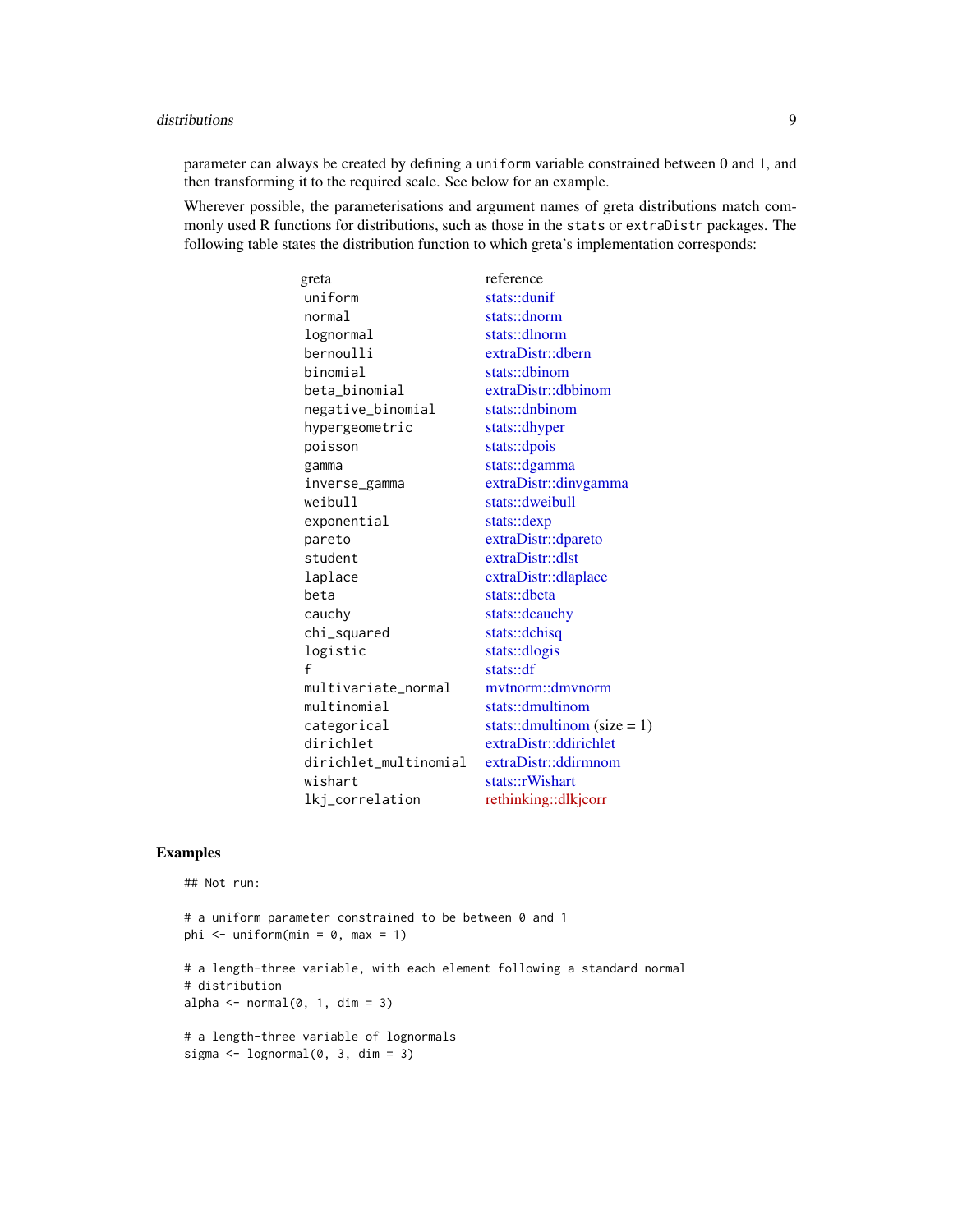```
# a hierarchical uniform, constrained between alpha and alpha + sigma,
eta <- alpha + uniform(0, 1, \text{dim} = 3) * sigma
# a hierarchical distribution
mu \leftarrow normal(0, 1)sigma <- lognormal(0, 1)
theta <- normal(mu, sigma)
# a vector of 3 variables drawn from the same hierarchical distribution
thetas <- normal(mu, sigma, dim = 3)
# a matrix of 12 variables drawn from the same hierarchical distribution
thetas \leq normal(mu, sigma, dim = c(3, 4))
# a multivariate normal variable, with correlation between two elements
# note that the parameter must be a row vector
Sig \leftarrow diag(4)
Sig[3, 4] \leftarrow Sig[4, 3] \leftarrow 0.6theta <- multivariate_normal(t(rep(mu, 4)), Sig)
# 10 independent replicates of that
theta <- multivariate_normal(t(rep(mu, 4)), Sig, n_realisations = 10)
# 10 multivariate normal replicates, each with a different mean vector,
# but the same covariance matrix
means <- matrix(rnorm(40), 10, 4)
theta <- multivariate_normal(means, Sig, n_realisations = 10)
dim(theta)
# a Wishart variable with the same covariance parameter
theta \leq wishart(df = 5, Sigma = Sig)
```
## End(Not run)

extract-replace-combine

```
extract, replace and combine greta arrays
```
#### **Description**

Generic methods to extract and replace elements of greta arrays, or to combine greta arrays.

#### Arguments

|      | a greta array                                               |
|------|-------------------------------------------------------------|
| i, j | indices specifying elements to extract or replace           |
| n    | a single integer, as in $utils::head()$ and $utils::tail()$ |

<span id="page-9-0"></span>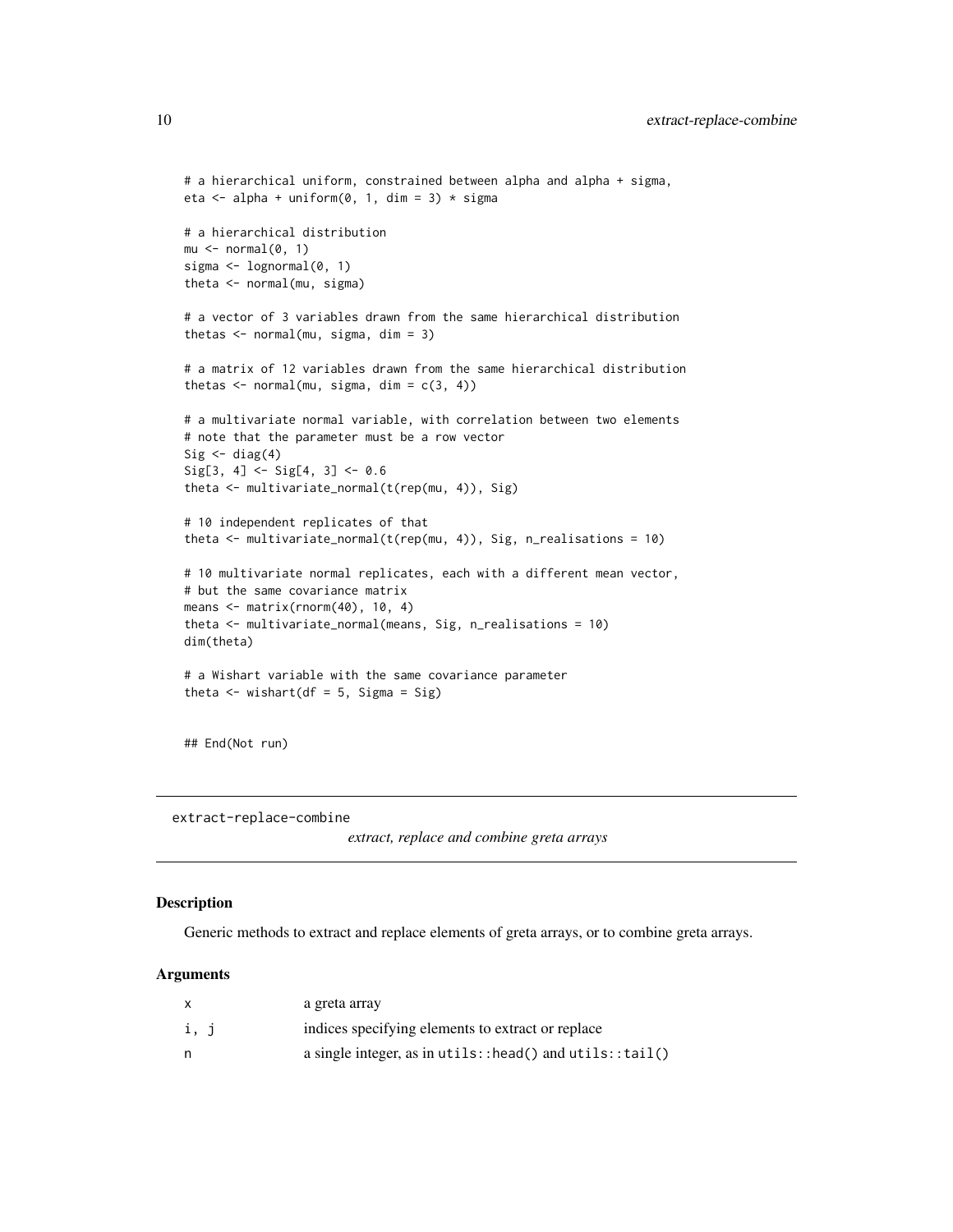| nrow, ncol          |                 | optional dimensions for the resulting greta array when x is not a matrix.                                                                                                                          |
|---------------------|-----------------|----------------------------------------------------------------------------------------------------------------------------------------------------------------------------------------------------|
| value               |                 | for $\zeta$ < $\zeta$ a greta array to replace elements, for $\dim \zeta$ either NULL or a nu-<br>meric vector of dimensions                                                                       |
| $\cdot \cdot \cdot$ |                 | either further indices specifying elements to extract or replace $( \Gamma)$ , or multiple<br>greta arrays to combine (cbind(), rbind() & c()), or additional arguments<br>(rep(), head(), tail()) |
|                     | drop, recursive |                                                                                                                                                                                                    |

generic arguments that are ignored for greta arrays

#### Details

diag() can be used to extract or replace the diagonal part of a square and two-dimensional greta array, but it cannot be used to create a matrix-like greta array from a scalar or vector-like greta array. A static diagonal matrix can always be created with e.g. diag(3), and then converted into a greta array.

#### Usage

```
# extract
x[i]
x[i, j, ..., drop = FALSE]head(x, n = 6L, ...)
tail(x, n = 6L, ...)diag(x, nrow, ncol)
# replace
x[i] <- value
x[i, j, ...] <- value
diag(x) <- value
# combine
cbind(...)
rbind(...)
abind(...)c(\ldots, recursive = FALSE)
rep(x, times, ..., recursive = FALSE)# get and set dimensions
length(x)
dim(x)
dim(x) <- value
```
### Examples

## Not run:

 $x \leftarrow as_data(matrix(1:12, 3, 4))$ 

# extract and replace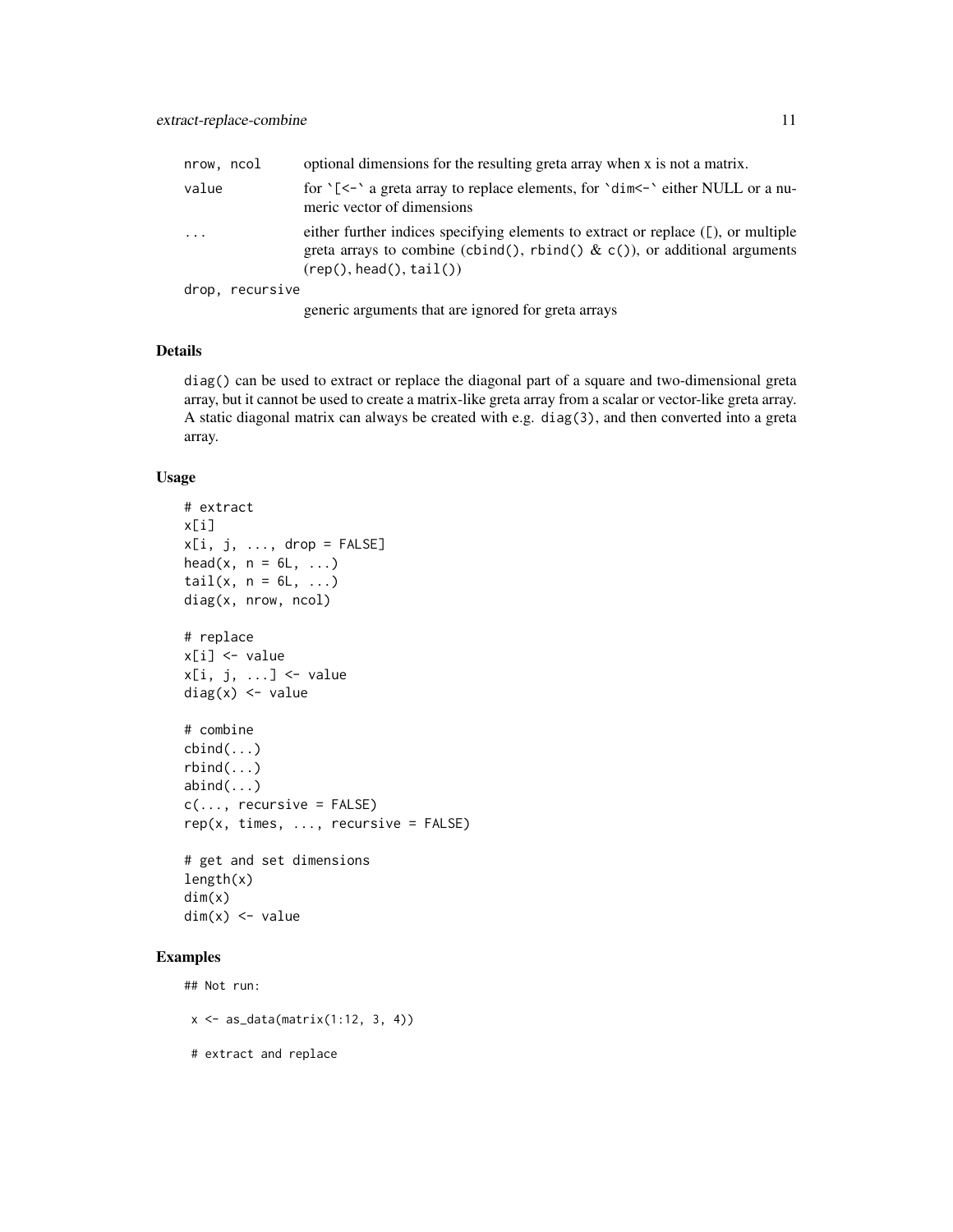#### <span id="page-11-0"></span>12 functions and the contract of the contract of the contract of the contract of the contract of the contract of the contract of the contract of the contract of the contract of the contract of the contract of the contract

```
x[1:3, ]
x[, 2:4] < -1:9e \leftarrow diag(x)diag(x) <- e + 1
# combine
cbind(x[, 2], x[, 1])rbind(x[1, ], x[3, ])
abind(x[1, 1, x[3, 1, along = 1)]c(x[, 1], x)rep(x[, 2], times = 3)## End(Not run)
```
<span id="page-11-1"></span>

functions *functions for greta arrays*

#### Description

This is a list of functions (mostly from base R) that are currently implemented to transform greta arrays. Also see [operators](#page-23-1) and [transforms.](#page-30-1)

#### Details

TensorFlow only enables rounding to integers, so round() will error if digits is set to anything other than 0.

Any additional arguments to chol(), chol2inv, and solve() will be ignored, see the TensorFlow documentation for details of these routines.

sweep() only works on two-dimensional greta arrays (so MARGIN can only be either 1 or 2), and only for subtraction, addition, division and multiplication.

tapply() works on column vectors (2D greta arrays with one column), and INDEX cannot be a greta array. Currently five functions are available, and arguments passed to . . . are ignored.

#### Usage

```
# logarithms and exponentials
log(x)exp(x)
log1p(x)expm1(x)# miscellaneous mathematics
abs(x)mean(x)
sqrt(x)
sign(x)
```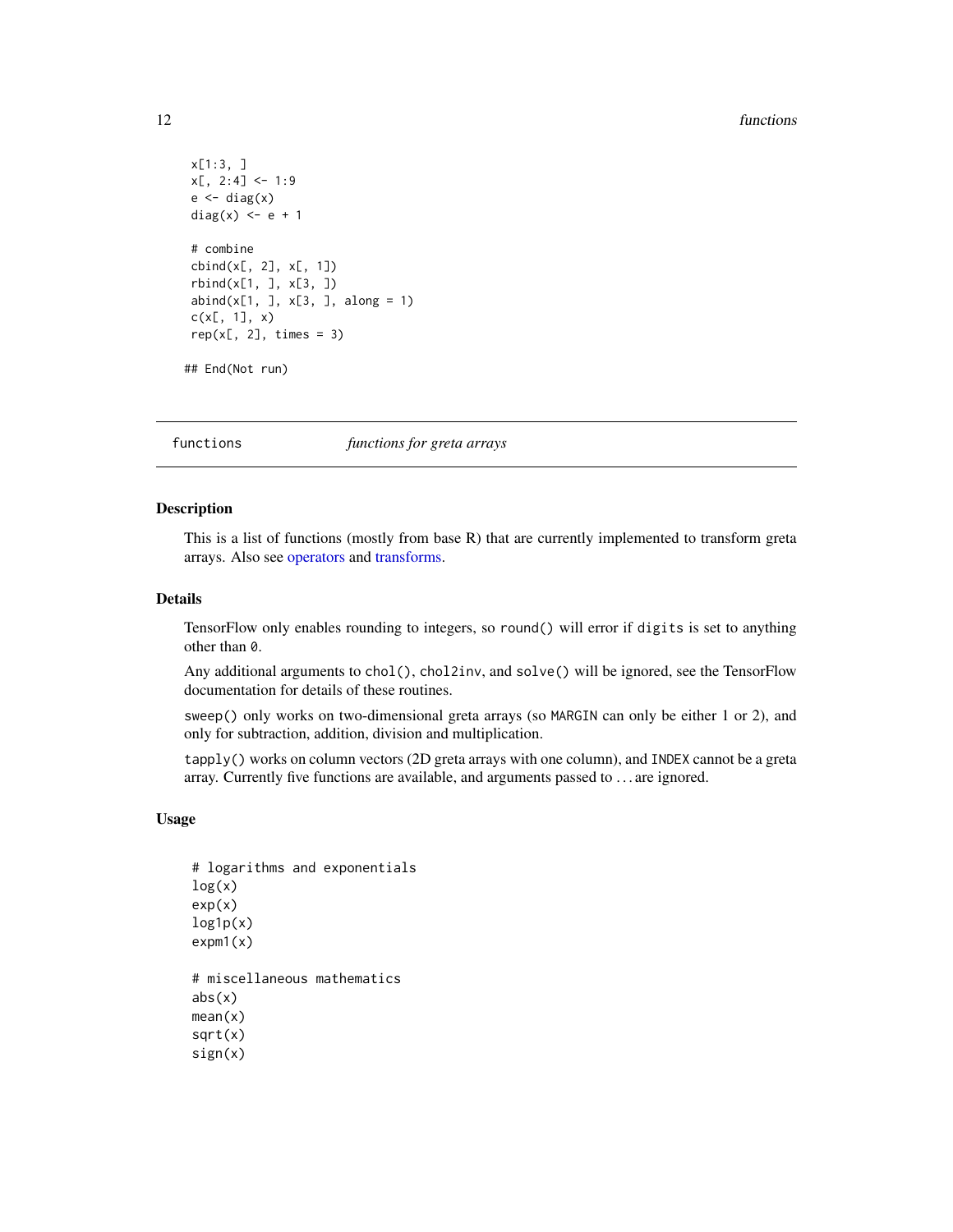#### functions and the contract of the contract of the contract of the contract of the contract of the contract of the contract of the contract of the contract of the contract of the contract of the contract of the contract of

```
# rounding of numbers
ceiling(x)
floor(x)
round(x, digits = 0)
# trigonometry
cos(x)
sin(x)tan(x)
acos(x)
asin(x)
atan(x)
# special mathematical functions
lgamma(x)
digamma(x)
choose(n, k)
lchoose(n, k)
# matrix operations
t(x)chol(x, \ldots)chol2inv(x, \ldots)cov2cor(V)
solve(a, b, \ldots)kronecker(X, Y, FUN = c('*', '/', '+', '-''))# reducing operations
sum(..., na.rm = TRUE)prod(..., na.rm = TRUE)min(..., na.rm = TRUE)max(..., na.rm = TRUE)# cumulative operations
cumsum(x)
cumprod(x)
# solve an upper or lower triangular system
backsolve(r, x, k = ncol(r), upper.tri = TRUE,
          transpose = FALSE)
forwardsolve(1, x, k = \text{ncol}(1), upper.tri = FALSE,
             transpose = FALSE)
#' # miscellaneous operations
aperm(x, perm)
apply(x, MARGIN, FUN = c("sum", "max", "mean", "min",
                         "prod", "cumsum", "cumprod"))
```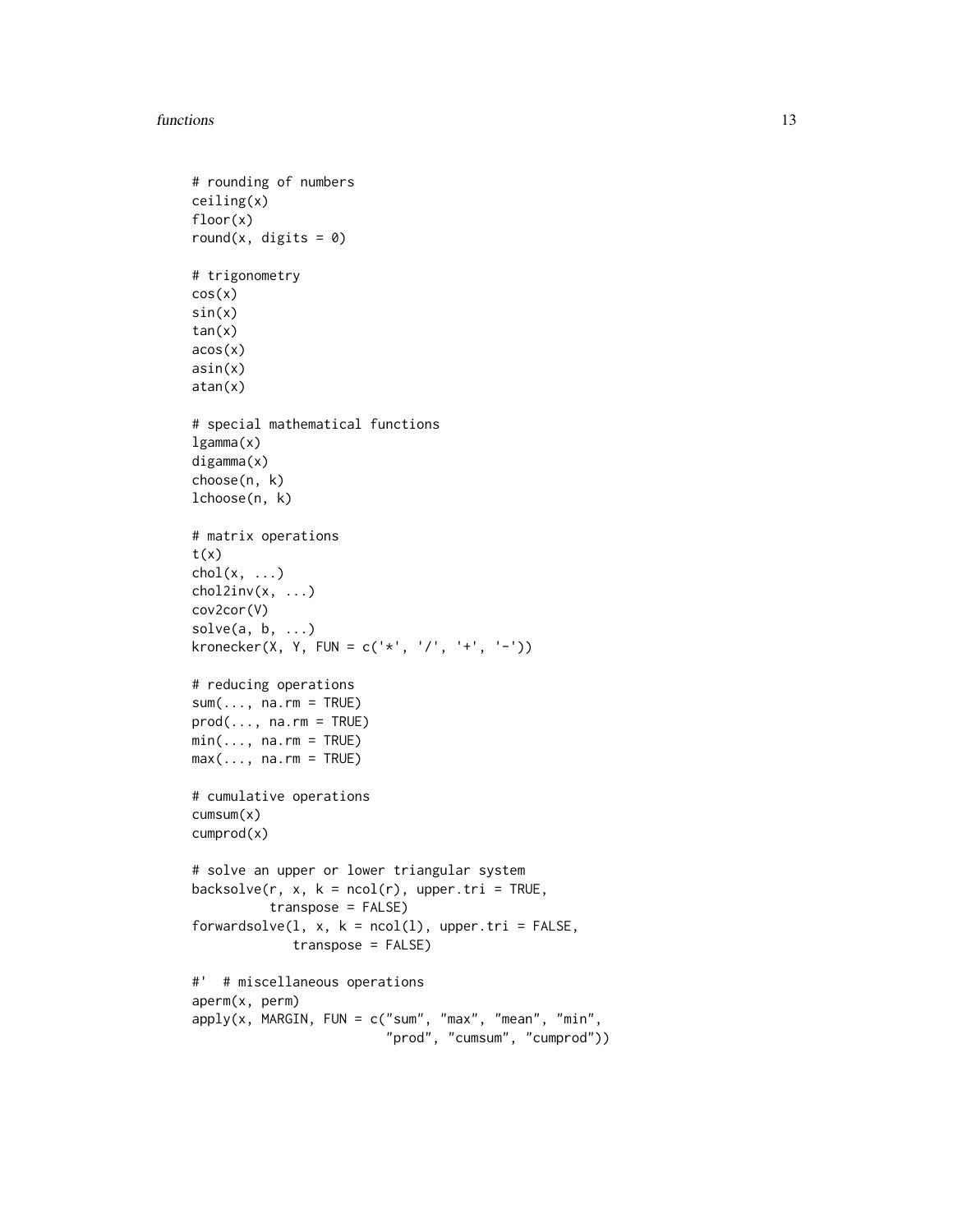```
14 greta
```

```
sweep(x, MARGIN, STATS, FUN = c('-', '+'', '/', '*)')tapply(X, INDEX, FUN = c("sum", "max", "mean", "min", "prod"), ...)
```
#### Examples

## Not run:

```
x \le - as_data(matrix(1:9, nrow = 3, ncol = 3))
a \leftarrow \log(exp(x))b \leftarrow \text{log1p}(\text{expm1}(x))c \leftarrow sign(x - 5)d \leftarrow abs(x - 5)z \leftarrow t(a)y \le - sweep(x, 1, e, '-')
## End(Not run)
```
greta *greta: simple and scalable statistical modelling in R*

#### Description

greta lets you write statistical models interactively in native R code, then sample from them efficiently using Hamiltonian Monte Carlo.

The computational heavy lifting is done by TensorFlow, Google's automatic differentiation library. So greta is particularly fast where the model contains lots of linear algebra, and greta models can be run across CPU clusters or on GPUs.

See the simple example below, and take a look at the [greta website](https://greta-dev.github.io/greta) for more information including [tutorials](https://greta-dev.github.io/greta/get_started.html) and [examples.](https://greta-dev.github.io/greta/example_models.html)

#### Examples

```
## Not run:
# a simple Bayesian regression model for the iris data
# priors
int < - normal(0, 5)coef \leftarrow normal(0, 3)sd \leq lognormal(0, 3)
# likelihood
mean <- int + coef * iris$Petal.Length
distribution(iris$Sepal.Length) <- normal(mean, sd)
# build and sample
m <- model(int, coef, sd)
```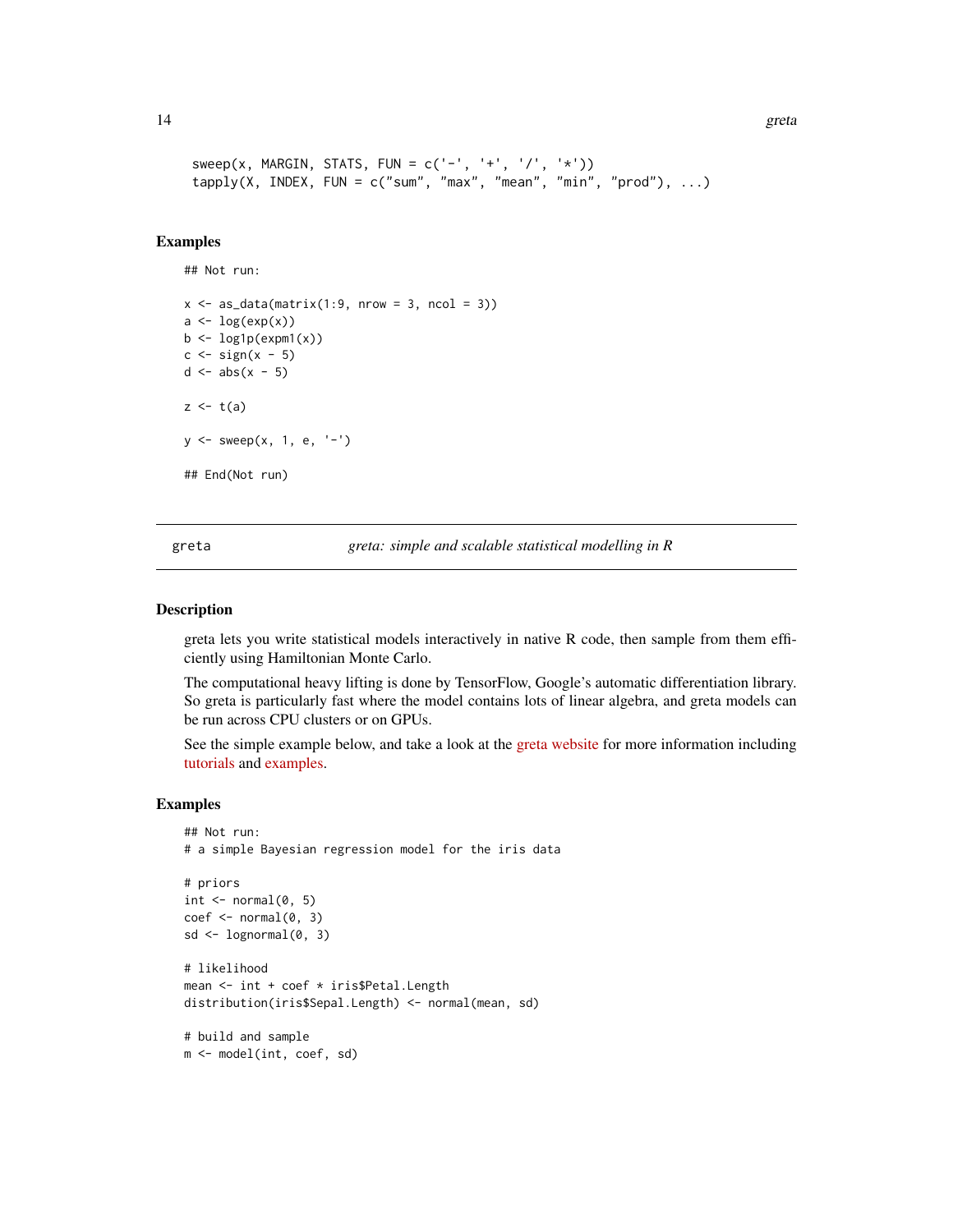#### <span id="page-14-0"></span>inference 15

```
draws \leq mcmc(m, n_samples = 100)
## End(Not run)
```
inference *statistical inference on greta models*

#### <span id="page-14-1"></span>Description

Carry out statistical inference on greta models by MCMC or likelihood/posterior optimisation.

#### Usage

```
mcmc(model, sampler = hmc(), n_samples = 1000, thin = 1,
 warmup = 1000, chains = 4, n_cores = NULL, verbose = TRUE,
 pb_update = 50, one_by_one = FALSE, initial_values = initials())
stashed_samples()
extra_samples(draws, n_samples = 1000, thin = 1, n_cores = NULL,
 verbose = TRUE, pb_update = 50, one_by_one = FALSE)
initials(...)
```

```
opt(model, optimiser = bfgs(), max_iterations = 100,
  tolerance = 1e-06, initial_values = initials(), adjust = TRUE,
 hessian = FALSE)
```
#### Arguments

| model      | greta_model object                                                                                                                            |
|------------|-----------------------------------------------------------------------------------------------------------------------------------------------|
| sampler    | sampler used to draw values in MCMC. See samplers for options.                                                                                |
| n_samples  | number of MCMC samples to draw per chain (after any warm-up, but before<br>(thinning)                                                         |
| thin       | MCMC thinning rate; every thin samples is retained, the rest are discarded                                                                    |
| warmup     | number of samples to spend warming up the mcmc sampler (moving chains<br>toward the highest density area and tuning sampler hyperparameters). |
| chains     | number of MCMC chains to run                                                                                                                  |
| n_cores    | the maximum number of CPU cores used by each sampler (see details).                                                                           |
| verbose    | whether to print progress information to the console                                                                                          |
| pb_update  | how regularly to update the progress bar (in iterations)                                                                                      |
| one_by_one | whether to run TensorFlow MCMC code one iteration at a time, so that greta<br>can handle numerical errors as 'bad' proposals (see below).     |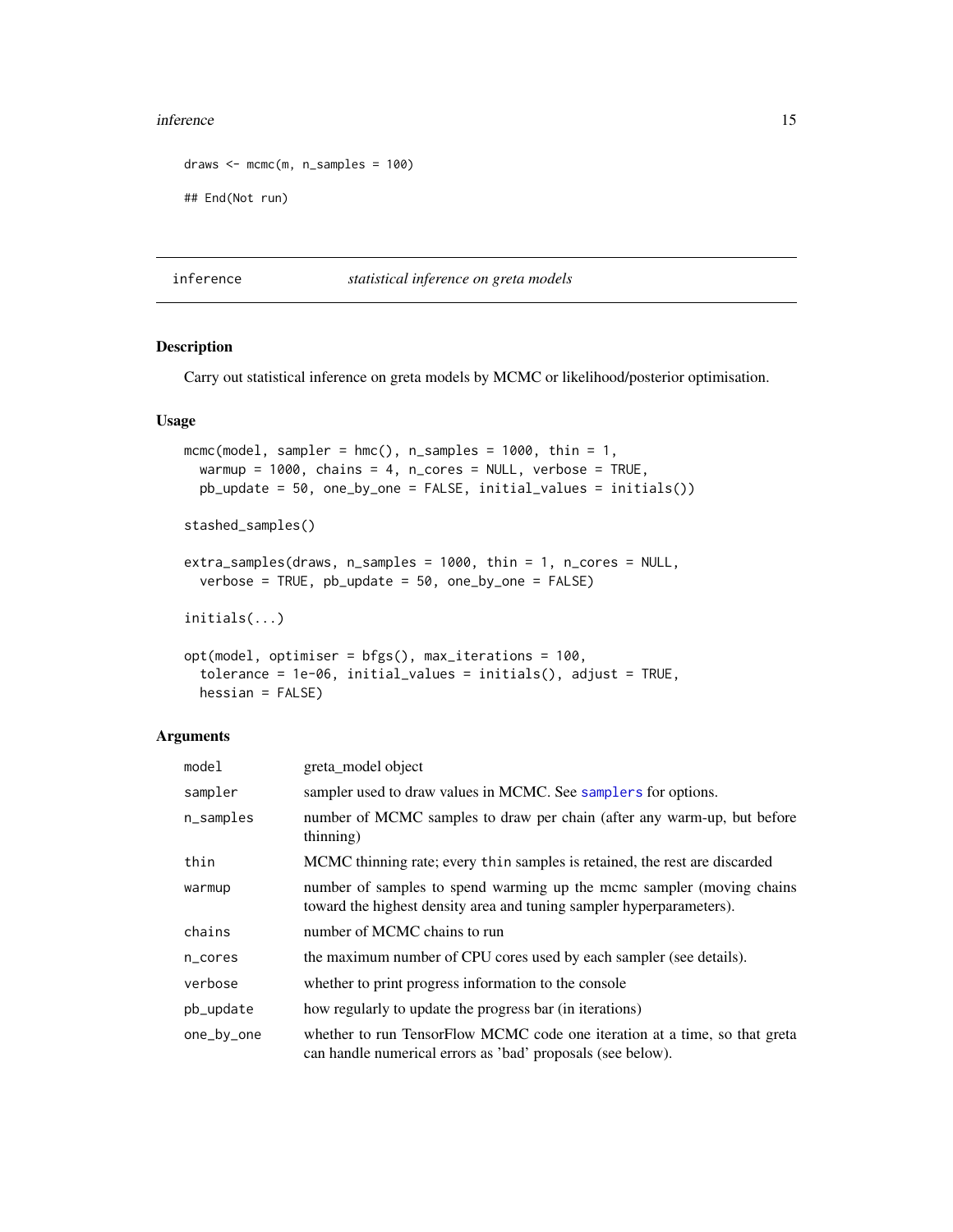<span id="page-15-0"></span>

|           | initial_values an optional initials object (or list of initials objects of length chains) giv-<br>ing initial values for some or all of the variables in the model. These will be<br>used as the starting point for sampling/optimisation. |
|-----------|--------------------------------------------------------------------------------------------------------------------------------------------------------------------------------------------------------------------------------------------|
| draws     | an mcmc. list object returned by mcmc or stashed_samples                                                                                                                                                                                   |
| $\ddots$  | named numeric values, giving initial values of some or all of the variables in the<br>model (unnamed variables will be automatically initialised)                                                                                          |
| optimiser | an optimiser object giving the optimisation algorithm and parameters See optimisers.                                                                                                                                                       |
|           | max_iterations the maximum number of iterations before giving up                                                                                                                                                                           |
| tolerance | the numerical tolerance for the solution, the optimiser stops when the (absolute)<br>difference in the joint density between successive iterations drops below this<br>level                                                               |
| adjust    | whether to account for Jacobian adjustments in the joint density. Set to FALSE<br>(and do not use priors) for maximum likelihood estimates, or TRUE for maximum<br><i>a posteriori</i> estimates.                                          |
| hessian   | whether to return a list of <i>analytically</i> differentiated Hessian arrays for the pa-<br>rameters                                                                                                                                      |

#### Details

For mcmc() if verbose = TRUE, the progress bar shows the number of iterations so far and the expected time to complete the phase of model fitting (warmup or sampling). Occasionally, a proposed set of parameters can cause numerical instability (I.e. the log density or its gradient is NA, Inf or -Inf); normally because the log joint density is so low that it can't be represented as a floating point number. When this happens, the progress bar will also display the proportion of proposals so far that were 'bad' (numerically unstable) and therefore rejected. Some numerical instability during the warmup phase is normal, but 'bad' samples during the sampling phase can lead to bias in your posterior sample. If you only have a few bad samples (<10\ usually resolve this with a longer warmup period or by manually defining starting values to move the sampler into a more reasonable part of the parameter space. If you have more samples than that, it may be that your model is misspecified. You can often diagnose this by using [calculate\(](#page-3-1)) to evaluate the values of greta arrays, given fixed values of model parameters, and checking the results are what you expect.

greta runs multiple chains simultaneously with a single sampler, vectorising all operations across the chains. E.g. a scalar addition in your model is computed as an elementwise vector addition (with vectors having length chains), a vector addition is computed as a matrix addition etc. TensorFlow is able to parallelise these operations, and this approach reduced computational overheads, so this is the most efficient of computing on multiple chains.

Multiple mcmc samplers (each of which can simultaneously run multiple chains) can also be run in parallel by setting the execution plan with the future package. Only plan(multisession) futures or plan(cluster) futures that don't use fork clusters are allowed, since forked processes conflict with TensorFlow's parallelism. Explicitly parallelising chains on a local machine with plan(multisession) will probably be slower than running multiple chains simultaneously in a single sampler (with plan(sequential), the default) because of the overhead required to start new sessions. However, plan(cluster) can be used to run chains on a cluster of machines on a local or remote network. See [future::cluster](#page-0-0) for details, and the future.batchtools package to set up plans on clusters with job schedulers.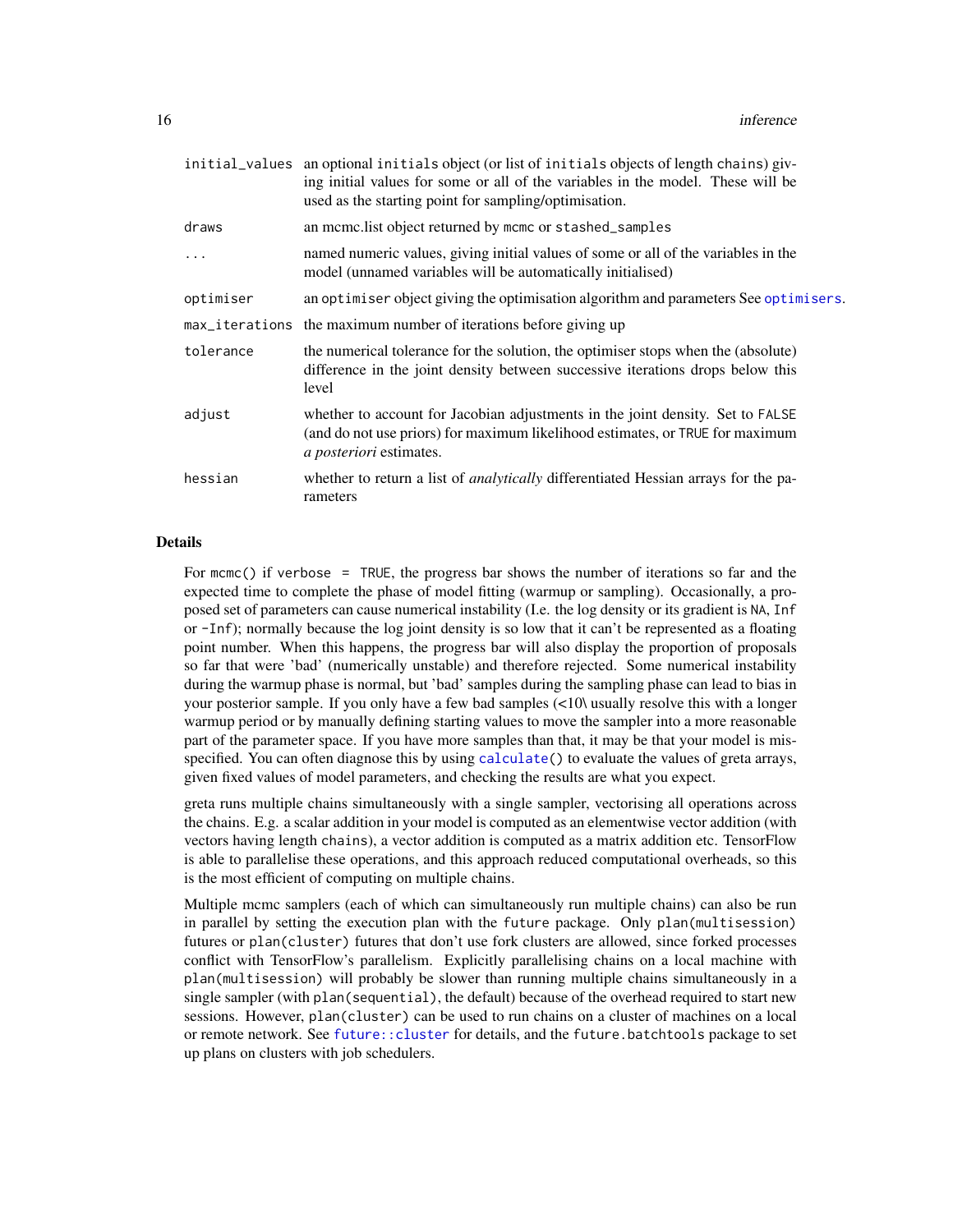#### <span id="page-16-0"></span>inference 17

If n\_cores = NULL and mcmc samplers are being run sequentially, each sampler will be allowed to use all CPU cores (possibly to compute multiple chains sequentially). If samplers are being run in parallel with the future package, n\_cores will be set so that  $n_{\text{c}$  ores  $\star$  future::nbr0fWorkers is less than the number of CPU cores.

If the sampler is aborted before finishing (and future parallelism isn't being used), the samples collected so far can be retrieved with stashed\_samples(). Only samples from the sampling phase will be returned.

Samples returned by mcmc() and stashed\_samples() can be added to with extra\_samples(). This continues the chain from the last value of the previous chain and uses the same sampler and model as was used to generate the previous samples. It is not possible to change the sampler or extend the warmup period.

Because opt() acts on a list of greta arrays with possibly varying dimension, the par and hessian objects returned by  $opt()$  are named lists, rather than a vector (par) and a matrix (hessian), as returned by [optim\(\)](#page-0-0). Because greta arrays may not be vectors, the hessians may not be matrices, but could be higher-dimensional arrays. To return a hessian matrix covering multiple model parameters, you can construct your model so that all those parameters are in a vector, then split the vector up to define the model. The parameter vector can then be passed to model. See example.

#### Value

mcmc, stashed\_samples  $\&$  extra\_samples - an mcmc.list object that can be analysed using functions from the coda package. This will contain mcmc samples of the greta arrays used to create model.

opt - a list containing the following named elements:

- par a named list of the optimal values for the greta arrays specified in model
- value the (unadjusted) negative log joint density of the model at the parameters 'par'
- iterations the number of iterations taken by the optimiser
- convergence an integer code, 0 indicates successful completion, 1 indicates the iteration limit max\_iterations had been reached
- hessian (if hessian = TRUE) a named list of hessian matrices/arrays for the parameters (w.r.t. value)

#### Examples

```
## Not run:
# define a simple Bayesian model
x < - rnorm(10)
mu \leftarrow normal(0, 5)sigma \leq lognormal(1, 0.1)
distribution(x) \leq normal(mu, sigma)
m <- model(mu, sigma)
# carry out mcmc on the model
draws \leq mcmc(m, n_samples = 100)
# add some more samples
draws <- extra_samples(draws, 200)
```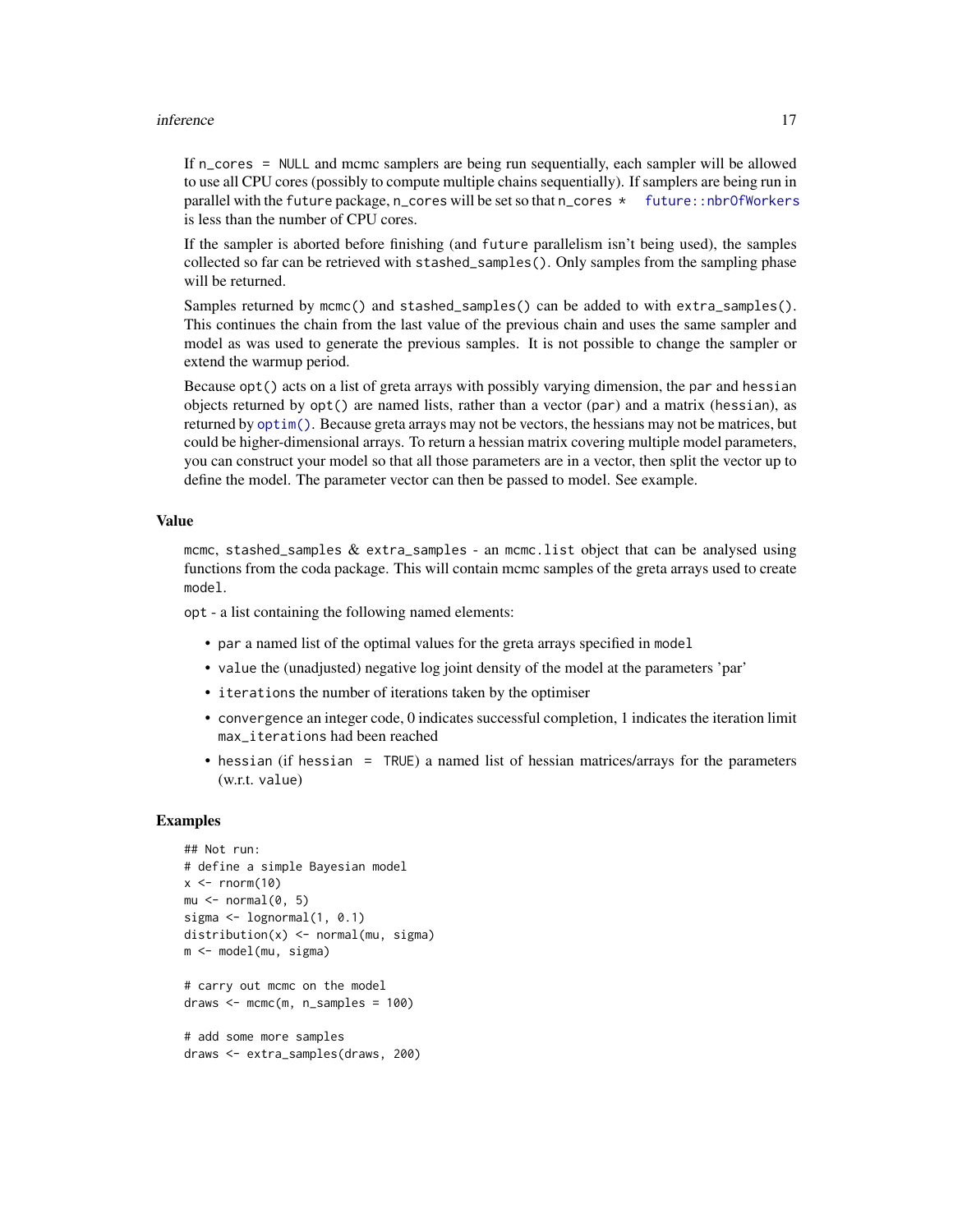```
#' # initial values can be passed for some or all model variables
draws \leq mcmc(m, chains = 1, initial_values = initials(mu = -1))
# if there are multiple chains, a list of initial values should be passed,
# othewise the same initial values will be used for all chains
inits <- list(initials(sigma = 0.5), initials(sigma = 1))
draws \leq mcmc(m, chains = 2, initial_values = inits)
# you can auto-generate a list of initials with something like this:
inits <- replicate(4,
                   initials(m = rnorm(1), sigma = runif(1)),simplify = FALSE)
draws <- mcmc(m, chains = 4, initial_values = inits)
# or find the MAP estimate
opt_res <- opt(m)
# get the MLE of the normal variance
mu <- variable()
variance \leq variable(lower = 0)
distribution(x) <- normal(mu, sqrt(variance))
m2 <- model(variance)
# adjust = FALSE skips the jacobian adjustments used in MAP estimation, to
# give the true maximum likelihood estimates
o \leq opt(m2, adjust = FALSE)# the MLE corresponds to the *unadjusted* sample variance, but differs
# from the sample variance
o$par
mean((x - mean(x)) ^ 2) # same
var(x) # different
# initial values can also be passed to optimisers:
o \leq opt(m2, initial_values = initial(s(\vartheta))# and you can return a list of the hessians for each of these parameters
o \leq opt(m2, hessians = TRUE)o$hessians
# to get a hessian matrix across multiple greta arrays, you must first
# combine them and then split them up for use in the model (so that the
# combined vector is part of the model) and pass that vector to model:
params <- c(variable(), variable(lower = 0))
mu <- params[1]
variance <- params[2]
distribution(x) <- normal(mu, sqrt(variance))
m3 <- model(params)
o \leq opt(m3, hessians = TRUE)o$hessians
```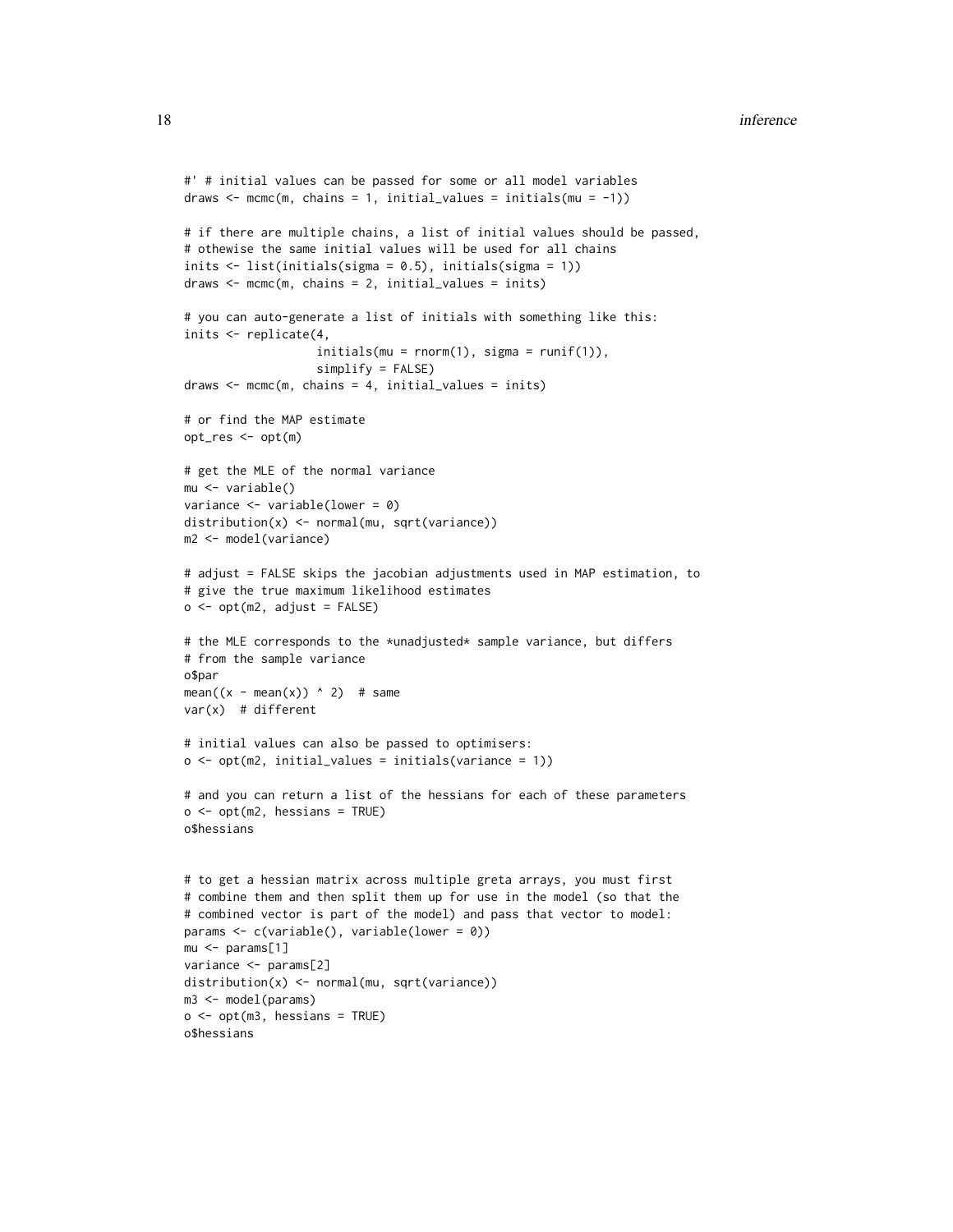#### <span id="page-18-0"></span>internals and the contract of the contract of the contract of the contract of the contract of the contract of the contract of the contract of the contract of the contract of the contract of the contract of the contract of

## End(Not run)

internals *internal greta methods*

#### Description

A list of functions and R6 class objects that can be used to develop extensions to greta. Most users will not need to access these methods, and it is not recommended to use them directly in model code.

#### Details

This help file lists the available internals, but they are not fully documented and are subject to change and deprecation without warning (though care will be taken not to break dependent packages on CRAN). For an overview of how greta works internally, see the *technical details* vignette. See <https://github.com/greta-dev> for examples of R packages extending and building on greta.

Please get in contact via GitHub if you want to develop an extension to greta and need more details of how to use these internal functions.

You can use attach() to put a sublist in the search path. E.g. attach(.internals\$nodes\$constructors) will enable you to call op(), vble() and distrib() directly.

#### Usage

| .internals\$greta_arrays\$unknowns  | # greta array print methods       |
|-------------------------------------|-----------------------------------|
| .internals\$inference\$progress_bar | # progress bar tools              |
| samplers                            | # MCMC samplers                   |
| stash                               | # stashing MCMC samples           |
| .internals\$nodes\$constructors     | # node creation wrappers          |
| distribution_classes                | # R6 distribution classes         |
| mixture_classes                     | # R6 mixture distribution classes |
| node_classes                        | # R6 node classes                 |
| .internals\$tensors                 | # functions on tensors            |
| .internals\$utils\$checks           | # checking function inputs        |
| colours                             | # greta colour scheme             |
| dummy_arrays                        | # mocking up extract/replace      |
| misc                                | # code simplification etc.        |
| samplers                            | # mcmc helpers                    |
| .internals\$greta_stash             | # internal information storage    |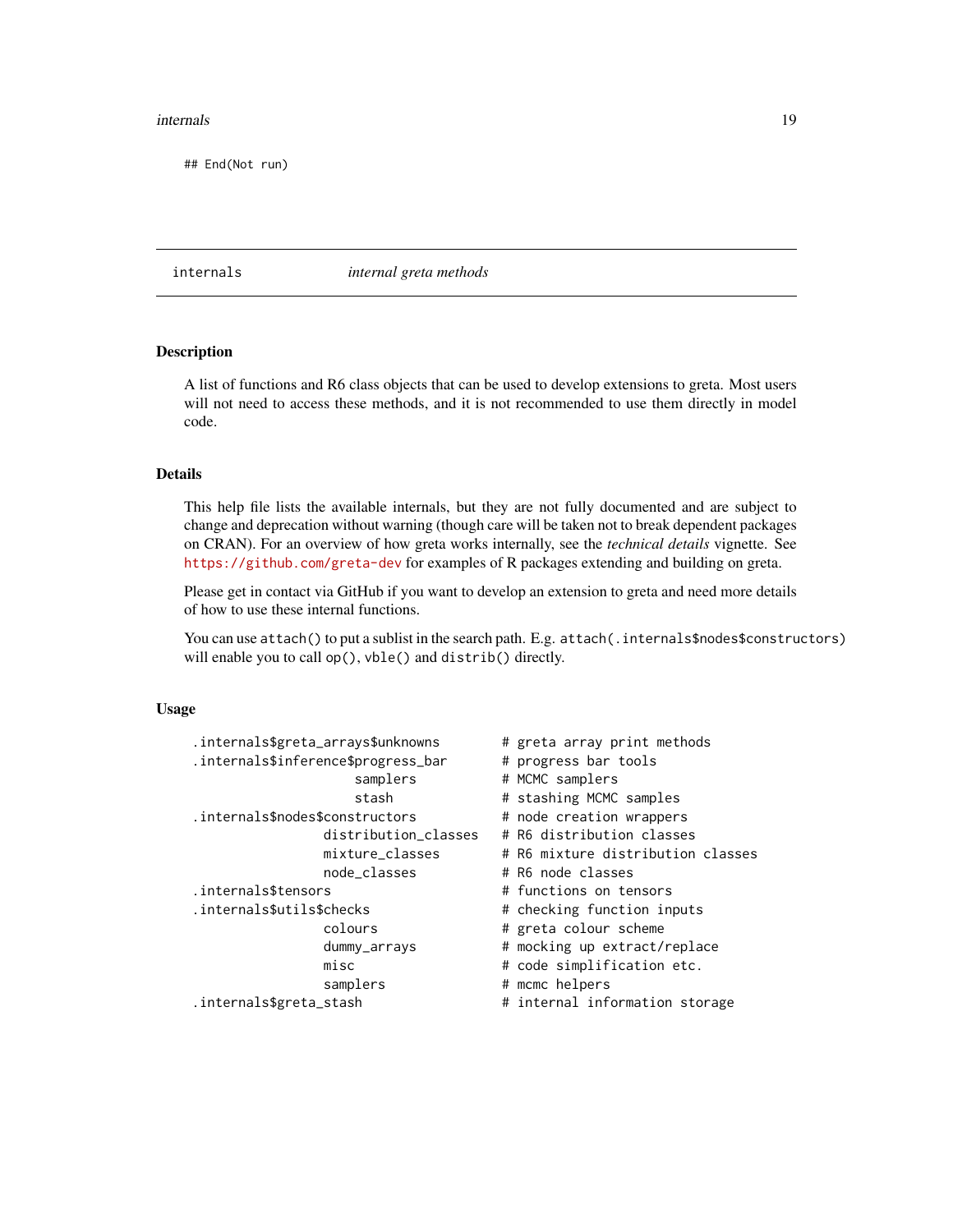#### <span id="page-19-0"></span>**Description**

joint combines univariate probability distributions together into a multivariate (and *a priori* independent between dimensions) joint distribution, either over a variable, or for fixed data.

#### Usage

 $joint(\ldots, dim = NULL)$ 

#### Arguments

| variable greta arrays following probability distributions (see distributions);        |
|---------------------------------------------------------------------------------------|
| the components of the joint distribution.                                             |
| the dimensions of the greta array to be returned, either a scalar or a vector of pos- |
| itive integers. The final dimension of the greta array returned will be determined    |
| by the number of component distributions                                              |
|                                                                                       |

#### Details

The component probability distributions must all be either continuous or discrete, and must have the same dimensions.

This functionality is unlikely to be useful in most models, since the same result can usually be achieved by combining variables with separate distributions. It is included for situations where it is more convenient to consider these as a single distribution, e.g. for use with distribution or mixture.

#### Examples

```
## Not run:
# an uncorrelated bivariate normal
x \le joint(normal(-3, 0.5), normal(3, 0.5))
m \leftarrow model(x)plot(mcmc(m, n_samples = 500))
# joint distributions can be used to define densities over data
x <- cbind(rnorm(10, 2, 0.5), rbeta(10, 3, 3))
mu <- normal(0, 10)
sd \leq normal(0, 3, truncation = c(0, \text{Inf}))
a \leftarrow \text{normal}(0, 3, \text{ truncation} = c(0, \text{Inf}))b \leftarrow \text{normal}(0, 3, \text{ truncation} = c(0, \text{Inf}))distribution(x) <- joint(normal(mu, sd), beta(a, b),
                             dim = 10m <- model(mu, sd, a, b)
plot(mcmc(m))
```
## End(Not run)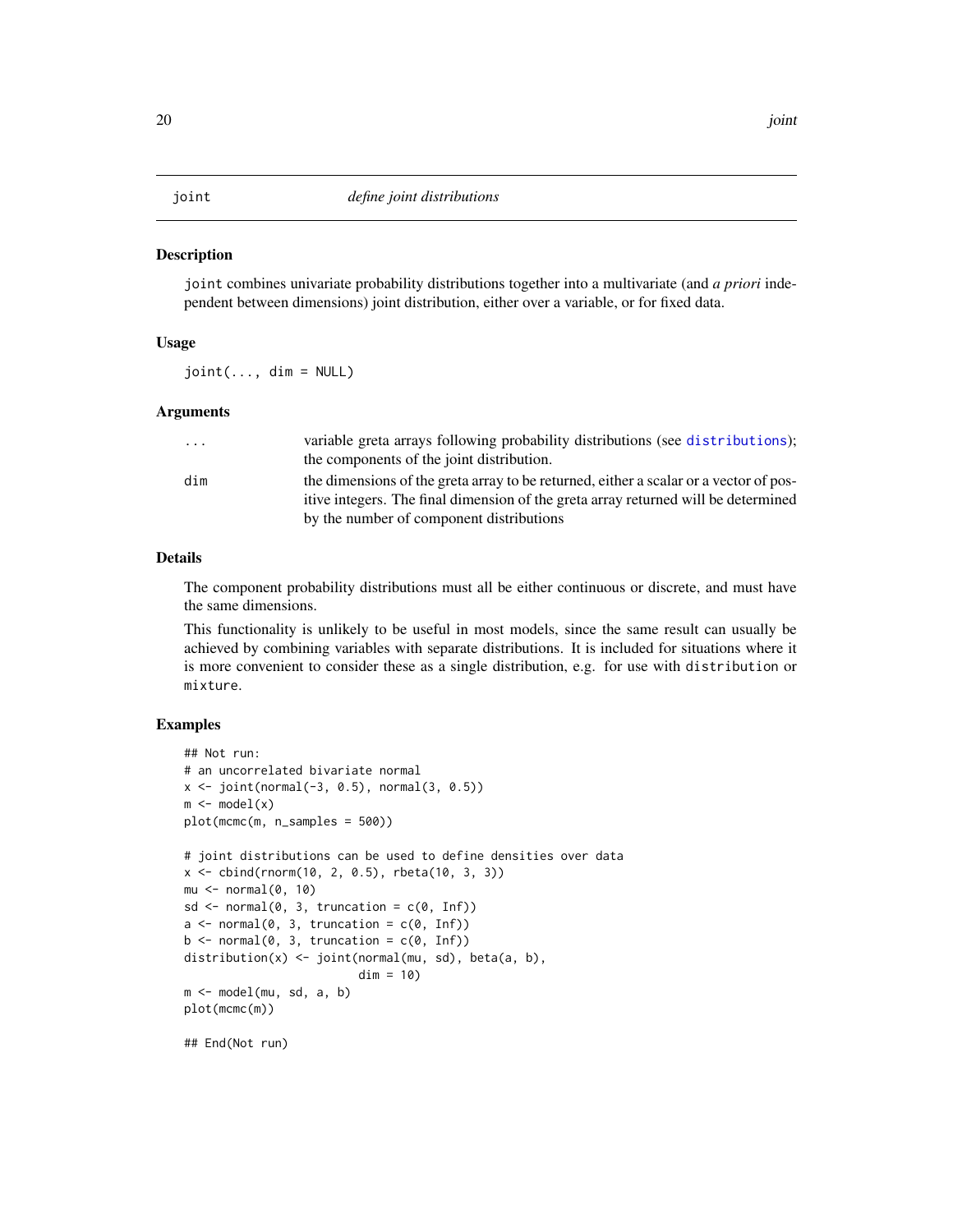<span id="page-20-1"></span><span id="page-20-0"></span>

#### Description

mixture combines other probability distributions into a single mixture distribution, either over a variable, or for fixed data.

#### Usage

 $mixture(..., weights, dim = NULL)$ 

#### Arguments

| $\cdot \cdot \cdot$ | variable greta arrays following probability distributions (see distributions);<br>the component distributions in a mixture distribution.                                                                                                    |
|---------------------|---------------------------------------------------------------------------------------------------------------------------------------------------------------------------------------------------------------------------------------------|
| weights             | a column vector or array of mixture weights, which must be positive, but need<br>not sum to one. The first dimension must be the number of distributions, the<br>remaining dimensions must either be 1 or match the distribution dimension. |
| dim                 | the dimensions of the greta array to be returned, either a scalar or a vector of<br>positive integers.                                                                                                                                      |

#### Details

The weights are rescaled to sum to one along the first dimension, and are then used as the mixing weights of the distribution. *Ie.* the probability density is calculated as a weighted sum of the component probability distributions passed in via ...

The component probability distributions must all be either continuous or discrete, and must have the same dimensions.

#### Examples

```
## Not run:
# a scalar variable following a strange bimodal distibution
weights \le uniform(0, 1, dim = 3)
a \leftarrow mixture(normal(-3, 0.5),
             normal(3, 0.5),
             normal(0, 3),
             weights = weights)
m \leftarrow model(a)plot(mcmc(m, n_samples = 500))
# simulate a mixture of poisson random variables and try to recover the
# parameters with a Bayesian model
x <- c(rpois(800, 3),
       rpois(200, 10))
weights \le uniform(0, 1, dim = 2)
```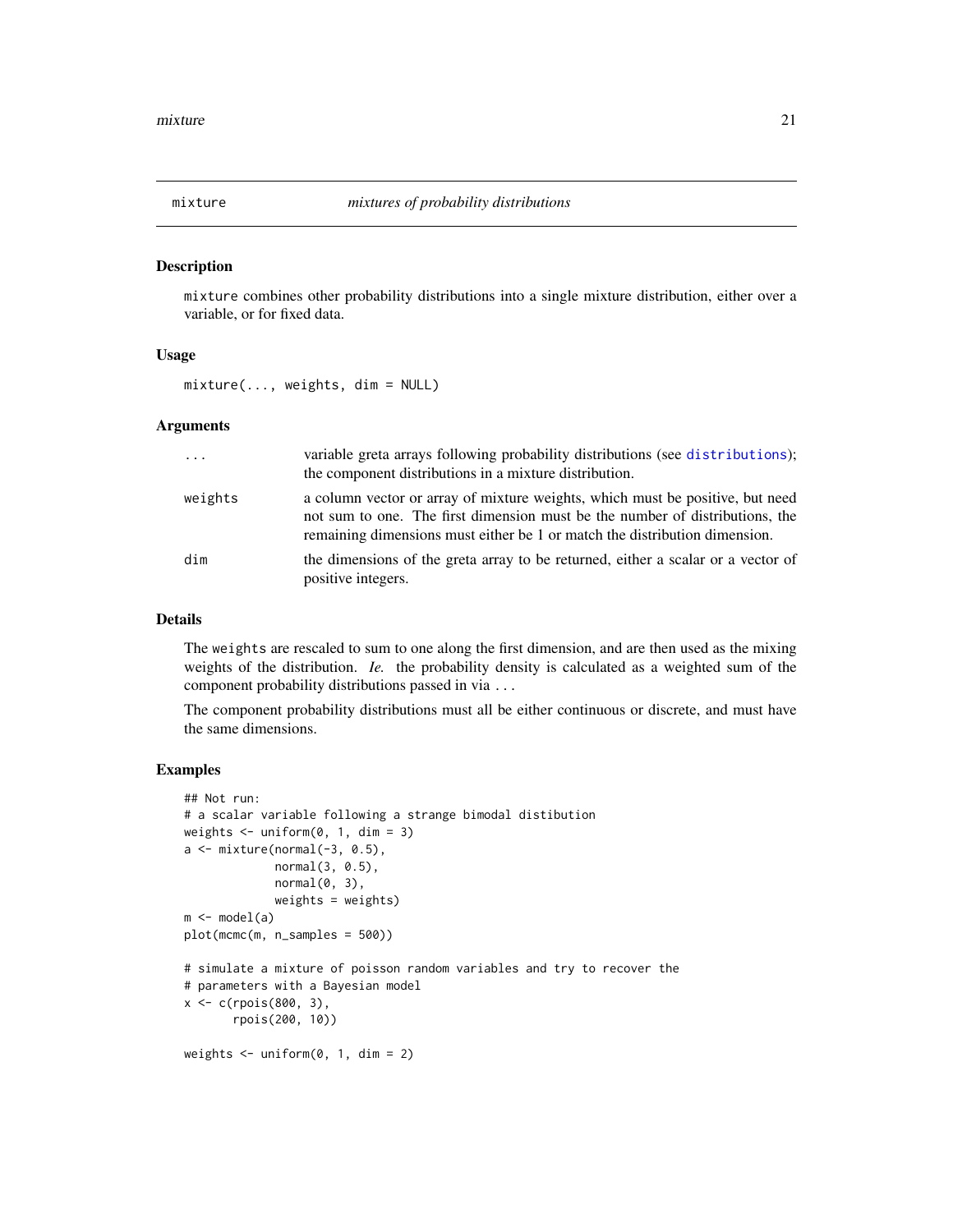```
rates \leq normal(0, 10, truncation = c(0, \text{Inf}), dim = 2)
distribution(x) <- mixture(poisson(rates[1]),
                            poisson(rates[2]),
                            weights = weights)
m <- model(rates)
draws_rates <- mcmc(m, n_samples = 500)
# check the mixing probabilities after fitting using calculate()
# (you could also do this within the model)
normalized_weights <- weights / sum(weights)
draws_weights <- calculate(normalized_weights, draws_rates)
# get the posterior means
summary(draws_rates)$statistics[, "Mean"]
summary(draws_weights)$statistics[, "Mean"]
# weights can also be an array, giving different mixing weights
# for each observation (first dimension must be number of components)
dim <- c(5, 4)weights \leq uniform(0, 1, dim = c(2, dim))
b \leq -\text{mixture}(\text{normal}(1, 1, \text{dim} = \text{dim}),normal(-1, 1, dim = dim),
             weights = weights)
```
## End(Not run)

<span id="page-21-1"></span>

model *greta model objects*

#### **Description**

Create a greta\_model object representing a statistical model (using model), and plot a graphical representation of the model. Statistical inference can be performed on greta\_model objects with [mcmc](#page-14-1)

#### Usage

```
model(..., precision = c("double", "single"), compile = TRUE)## S3 method for class 'greta_model'
print(x, \ldots)## S3 method for class 'greta_model'
plot(x, y, colour = "#996bc7", ...)
```
#### Arguments

... for model: greta\_array objects to be tracked by the model (i.e. those for which samples will be retained during mcmc). If not provided, all of the non-data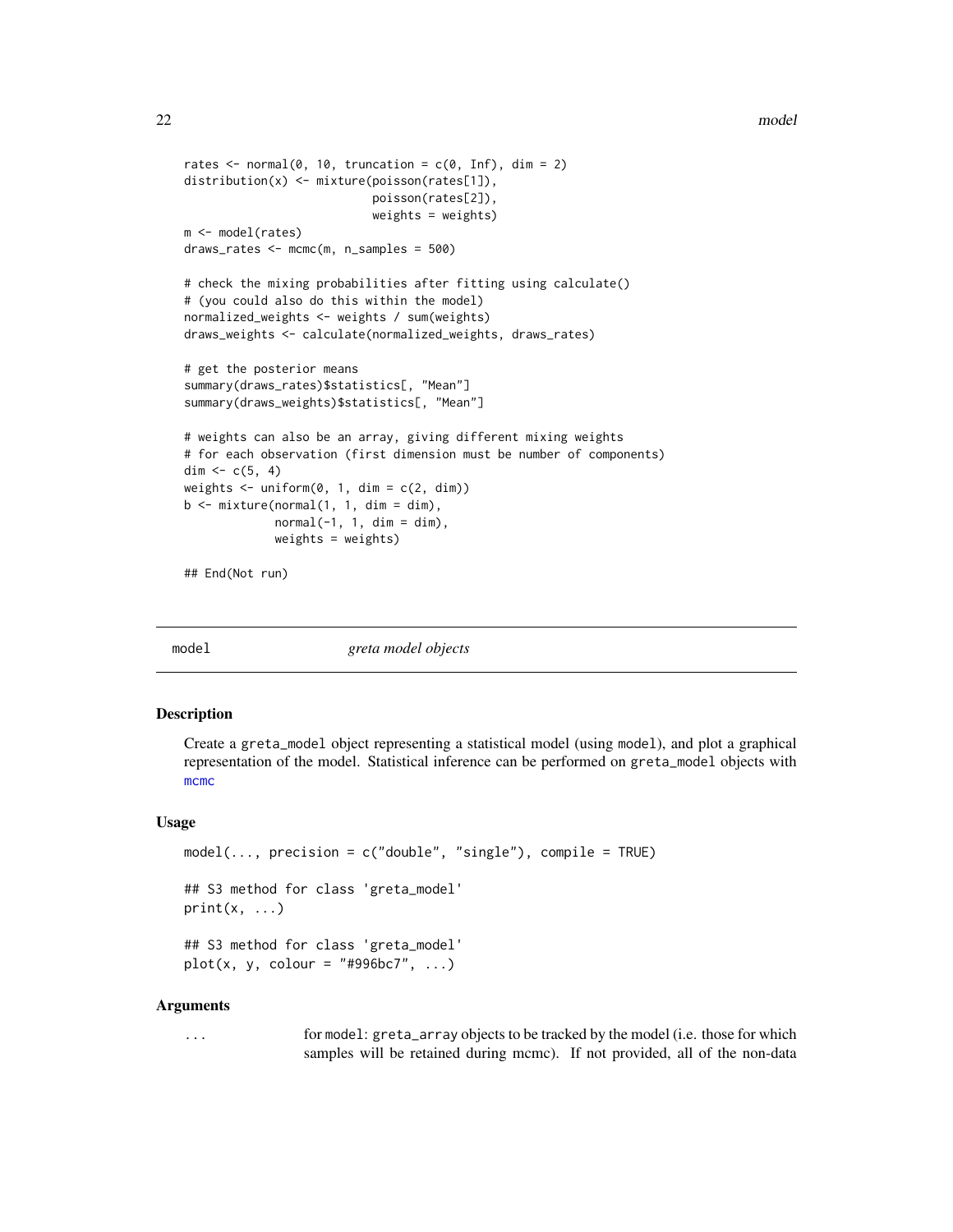#### <span id="page-22-0"></span>model 23

|           | greta_array objects defined in the calling environment will be tracked. For<br>print and plot: further arguments passed to or from other methods (currently<br>ignored).                                                  |
|-----------|---------------------------------------------------------------------------------------------------------------------------------------------------------------------------------------------------------------------------|
| precision | the floating point precision to use when evaluating this model. Switching from<br>"double" (the default) to "single" may decrease the computation time but<br>increase the risk of numerical instability during sampling. |
| compile   | whether to apply XLA JIT compilation to the TensorFlow graph representing the<br>model. This may slow down model definition, and speed up model evaluation.                                                               |
| X         | a greta_model object                                                                                                                                                                                                      |
| y         | unused default argument                                                                                                                                                                                                   |
| colour    | base colour used for plotting. Defaults to greta colours in violet.                                                                                                                                                       |

#### Details

model() takes greta arrays as arguments, and defines a statistical model by finding all of the other greta arrays on which they depend, or which depend on them. Further arguments to model can be used to configure the TensorFlow graph representing the model, to tweak performance.

The plot method produces a visual representation of the defined model. It uses the DiagrammeR package, which must be installed first. Here's a key to the plots:

#### Value

model - a greta\_model object.

plot - a [DiagrammeR::grViz](#page-0-0) object, with the [DiagrammeR::dgr\\_graph](#page-0-0) object used to create it as an attribute "dgr\_graph".

#### Examples

## Not run:

```
# define a simple model
mu <- variable()
sigma \leq normal(0, 3, truncation = c(0, \text{Inf}))
x \leftarrow \text{norm}(10)distribution(x) <- normal(mu, sigma)
m <- model(mu, sigma)
plot(m)
```
## End(Not run)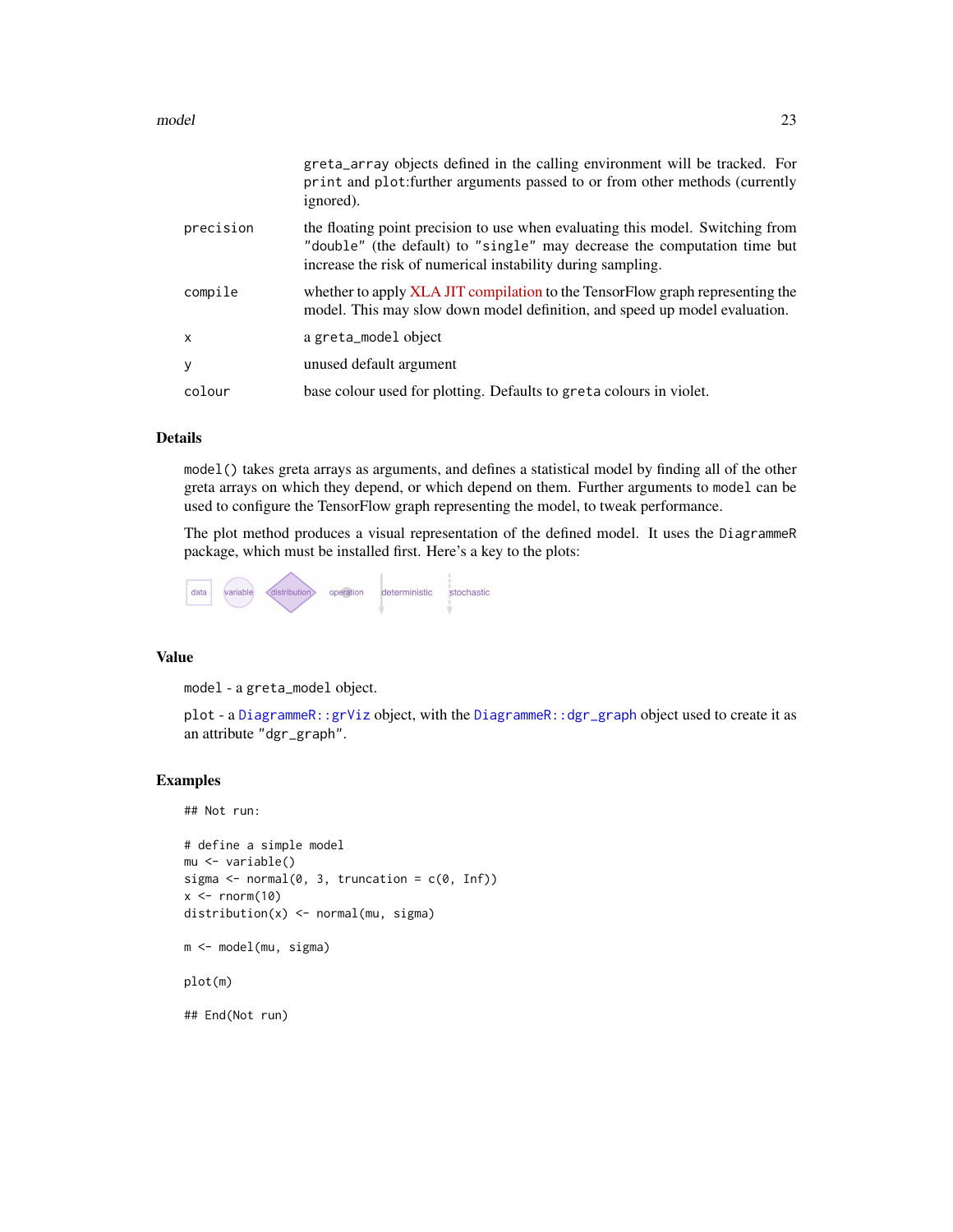<span id="page-23-1"></span><span id="page-23-0"></span>

#### Description

This is a list of currently implemented arithmetic, logical and relational operators to combine greta arrays into probabilistic models. Also see [functions](#page-11-1) and [transforms.](#page-30-1)

#### Details

greta's operators are used just like R's the standard arithmetic, logical and relational operators, but they return other greta arrays. Since the operations are only carried during sampling, the greta array objects have unknown values.

#### Usage

# arithmetic operators  $-x$  $x + y$  $x - y$ x \* y x / y  $x \wedge y$ x %% y x %/% y x %\*% y # logical operators !x x & y x | y # relational operators  $x < y$  $x > y$  $x \le y$  $x \ge y$  $x == y$  $x$  !=  $y$ 

#### Examples

## Not run:

 $x \leftarrow as_data(-1:12)$ 

# arithmetic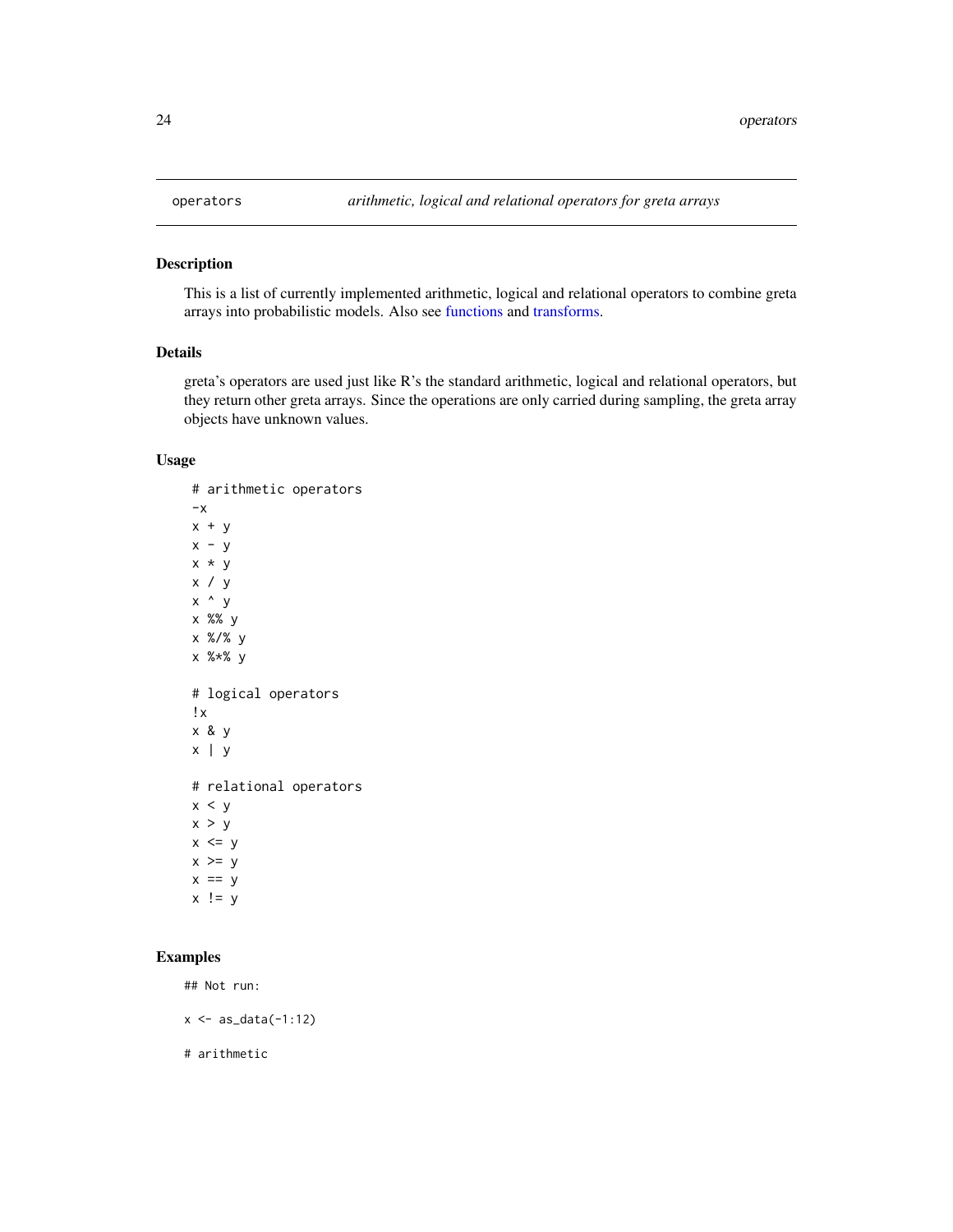#### <span id="page-24-0"></span>optimisers 25

```
a \leq x + 1b \le -2 \times x + 3c <- x %% 2
d \leq x \frac{8}{8} 5
# logical
e \leftarrow (x > 1) | (x < 1)f <- e & (x < 2)g \leftarrow!f
# relational
h \leq x \leq 1i \le -(-x) \ge xj \leftarrow h == x## End(Not run)
```
<span id="page-24-1"></span>optimisers *optimisation methods*

#### Description

Functions to set up optimisers (which find parameters that maximise the joint density of a model) and change their tuning parameters, for use in  $opt()$  $opt()$ . For details of the algorithms and how to tune them, see the [SciPy optimiser docs](https://docs.scipy.org/doc/scipy/reference/generated/scipy.optimize.minimize.html) or the [TensorFlow optimiser docs.](https://www.tensorflow.org/api_docs/python/tf/contrib/opt)

#### Usage

```
nelder_mead()
powell()
cg()
bfgs()
newton_cg()
l_bfgs_b(maxcor = 10, maxls = 20)\text{tnc}(\text{max\_cg\_it} = -1, \text{ stepmx} = 0, \text{ rescale} = -1)cobyla(rhobeg = 1)slsqp()
gradient_descent(learning_rate = 0.01)
```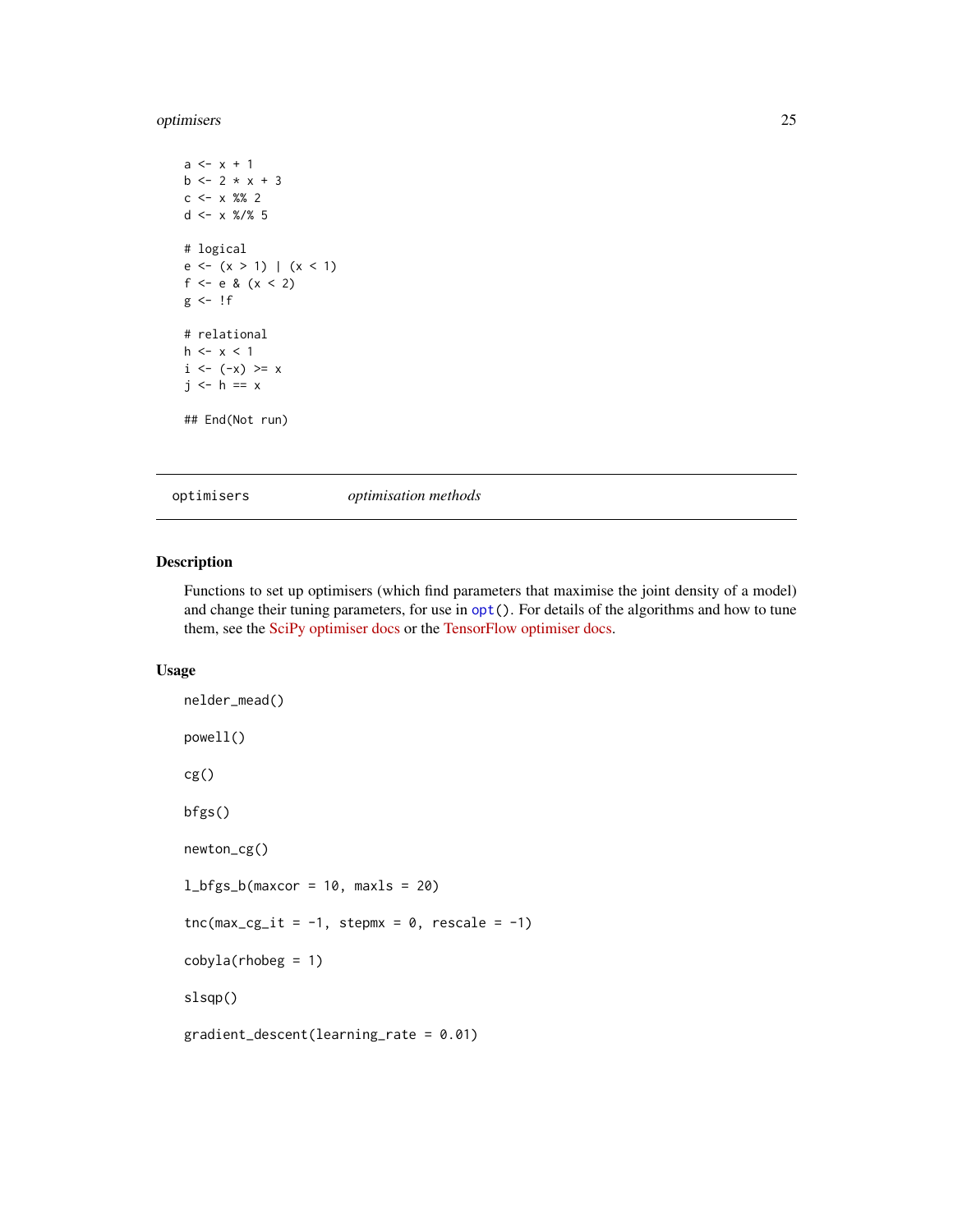```
adadelta(learning_rate = 0.001, rho = 1, epsilon = 1e-08)
adagrad(learning_rate = 0.8, initialaccumulator_value = 0.1)adagrad_d (learning_rate = 0.8, global_step = 1L,initial_gradient_squared_accumulator_value = 0.1,
  l1_regularization_strength = 0, l2_regularization_strength = 0)
momentum(learning_rate = 0.001, momentum = 0.9, use_nesterov = TRUE)
adam(learning_rate = 0.1, beta1 = 0.9, beta2 = 0.999,epsilon = 1e-08ftrl(learning_rate = 1, learning_rate_power = -0.5,
  initial_accumulator_value = 0.1, l1_regularization_strength = 0,
 l2_regularization_strength = 0)
proximal_gradient_descent(learning_rate = 0.01,
  11_regularization_strength = 0, 12_regularization_strength = 0)
proximal_adagrad(learning_rate = 1, initial_accumulator_value = 0.1,
  l1_regularization_strength = 0, l2_regularization_strength = 0)
rms_prop(learning_rate = 0.1, decay = 0.9, momentum = 0,
 epsilon = 1e-10
```
#### **Arguments**

| maxcor                     | maximum number of 'variable metric corrections' used to define the approxima-<br>tion to the hessian matrix |  |
|----------------------------|-------------------------------------------------------------------------------------------------------------|--|
| maxIs                      | maximum number of line search steps per iteration                                                           |  |
| $max_c$                    | maximum number of hessian * vector evaluations per iteration                                                |  |
| stepmx                     | maximum step for the line search                                                                            |  |
| rescale                    | log10 scaling factor used to trigger rescaling of objective                                                 |  |
| rhobeg                     | reasonable initial changes to the variables                                                                 |  |
| learning_rate              | the size of steps (in parameter space) towards the optimal value                                            |  |
| rho                        | the decay rate                                                                                              |  |
| epsilon                    | a small constant used to condition gradient updates                                                         |  |
| initial_accumulator_value  |                                                                                                             |  |
|                            | initial value of the 'accumulator' used to tune the algorithm                                               |  |
| global_step                | the current training step number                                                                            |  |
|                            | initial_gradient_squared_accumulator_value                                                                  |  |
|                            | initial value of the accumulators used to tune the algorithm                                                |  |
| 11_regularization_strength |                                                                                                             |  |
|                            | L1 regularisation coefficient (must be 0 or greater)                                                        |  |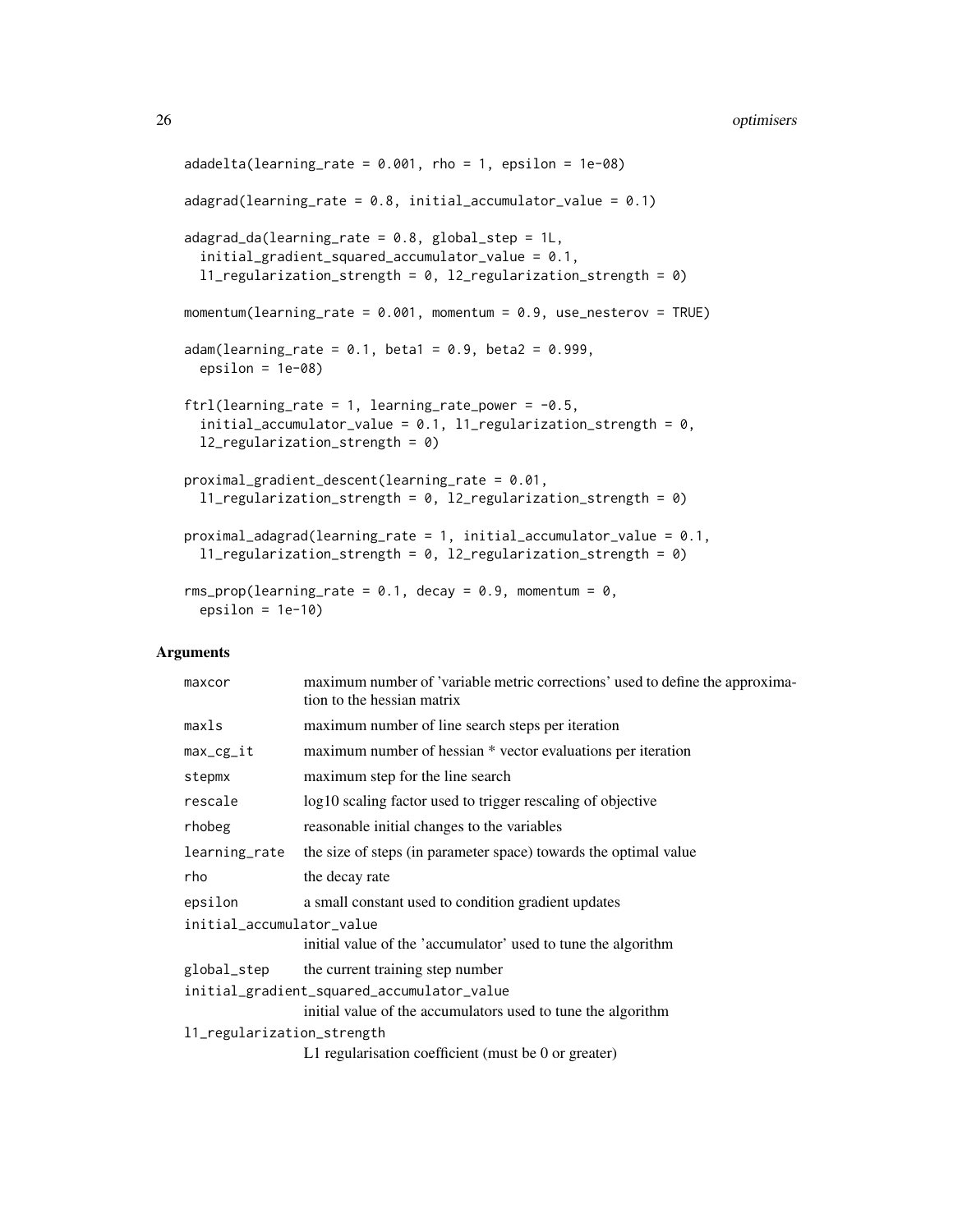#### <span id="page-26-0"></span>overloaded 27

| 12_regularization_strength |                                                      |  |  |
|----------------------------|------------------------------------------------------|--|--|
|                            | L2 regularisation coefficient (must be 0 or greater) |  |  |
| momentum                   | the momentum of the algorithm                        |  |  |
| use_nesterov               | whether to use Nesterov momentum                     |  |  |
| beta1                      | exponential decay rate for the 1st moment estimates  |  |  |
| beta2                      | exponential decay rate for the 2nd moment estimates  |  |  |
| learning_rate_power        |                                                      |  |  |
|                            | power on the learning rate, must be 0 or less        |  |  |
| decay                      | discounting factor for the gradient                  |  |  |

#### Details

The cobyla() does not provide information about the number of iterations nor convergence, so these elements of the output are set to NA

#### Value

an optimiser object that can be passed to [opt](#page-14-1).

#### Examples

```
## Not run:
# use optimisation to find the mean and sd of some data
x <- rnorm(100, -2, 1.2)
mu <- variable()
sd <- variable(lower = 0)
distribution(x) <- normal(mu, sd)
m <- model(mu, sd)
# configure optimisers & parameters via 'optimiser' argument to opt
opt_res <- opt(m, optimiser = bfgs())
# compare results with the analytic solution
opt_res$par
c(mean(x), sd(x))## End(Not run)
```
overloaded *Functions overloaded by greta*

#### Description

greta provides a wide range of methods to apply common R functions and operations to greta\_array objects. A few of these functions and operators are not associated with a class system, so they are overloaded here. This should not affect normal use of these functions, but they need to be documented to satisfy CRAN's check.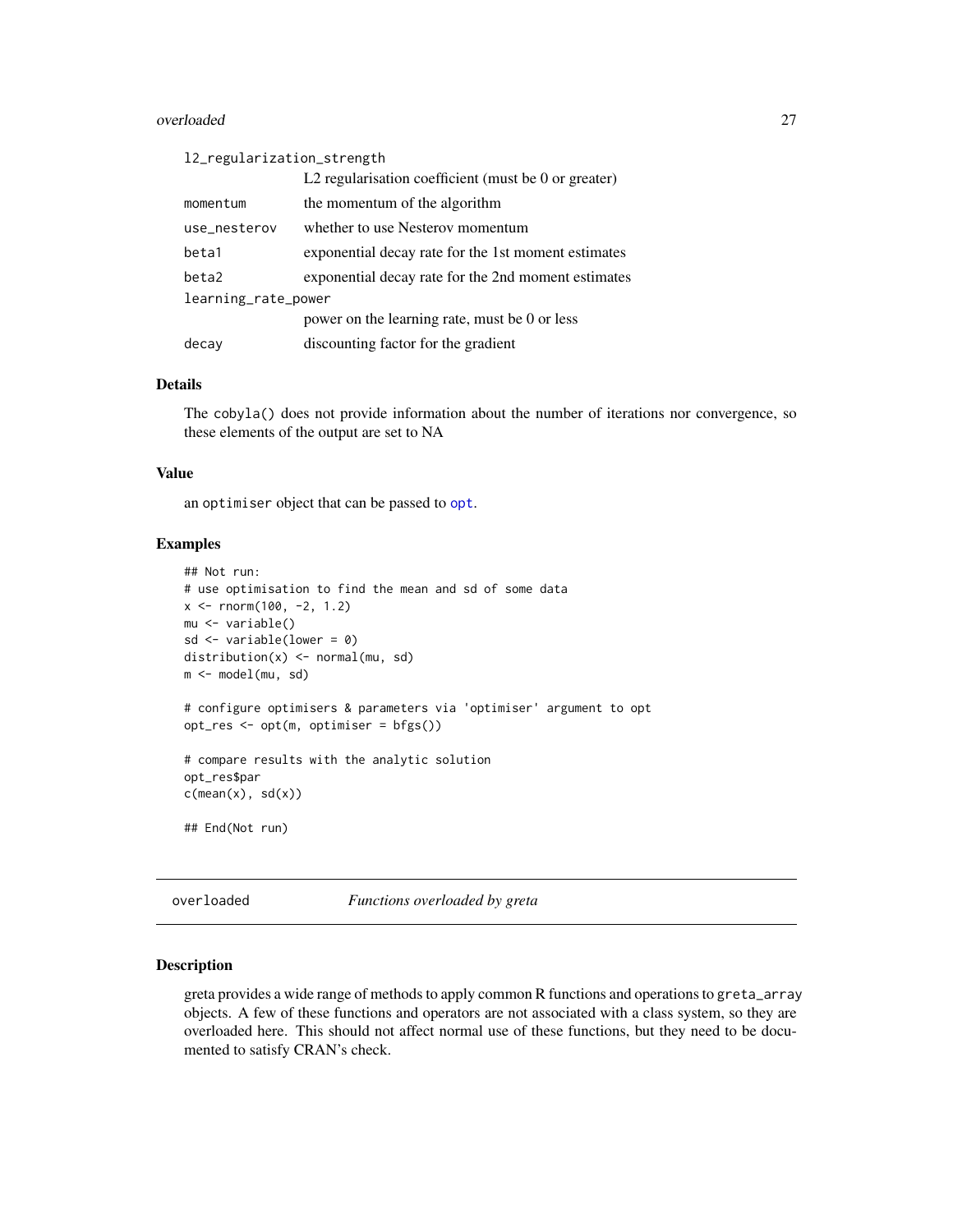#### 28 samplers and the contract of the contract of the contract of the contract of the contract of the contract of the contract of the contract of the contract of the contract of the contract of the contract of the contract o

#### Usage

```
x %*% y
chol2inv(x, size = NCOL(x), LINPACK = FALSE)cov2cor(V)
identity(x)
colMeans(x, na.rm = FALSE, dims = 1L)rowMeans(x, na.rm = FALSE, dims = 1L)colSums(x, na.rm = FALSE, dims = 1L)rowsums(x, na.rm = FALSE, dims = 1L)sweep(x, \text{MARGIN}, \text{STATS}, \text{Fun} = "-", check.margin = TRUE, ...)
backsolve(r, x, k = \text{ncol}(r), upper.tri = TRUE, transpose = FALSE)
forwardsolve(1, x, k = \text{ncol}(1), \text{ upper.tri} = \text{FALSE}, \text{ transpose} = \text{FALSE})
apply(X, MARGIN, FUN, ...)
tapply(X, INDEX, FUN, ...)
eigen(x, symmetric, only.values, EISPACK)
rdist(x1, x2 = NULL, compact = FALSE)abind(..., along = N, rev.along = NULL, new.name = NULL,force.array = TRUE, make.names = use.anon.names,
  use.anon.names = FALSE, use.first.dimnames = FALSE,
 hier.names = FALSE, use.dnns = FALSE)
diag(x = 1, nrow, ncol)
```
#### Arguments

```
x, y, size, LINPACK, V, na.rm, dims, MARGIN, STATS, FUN, check.margin, ..., r, k, upper.tri, transp
                arguments as in original documentation
```
<span id="page-27-1"></span>samplers *MCMC samplers*

<span id="page-27-0"></span>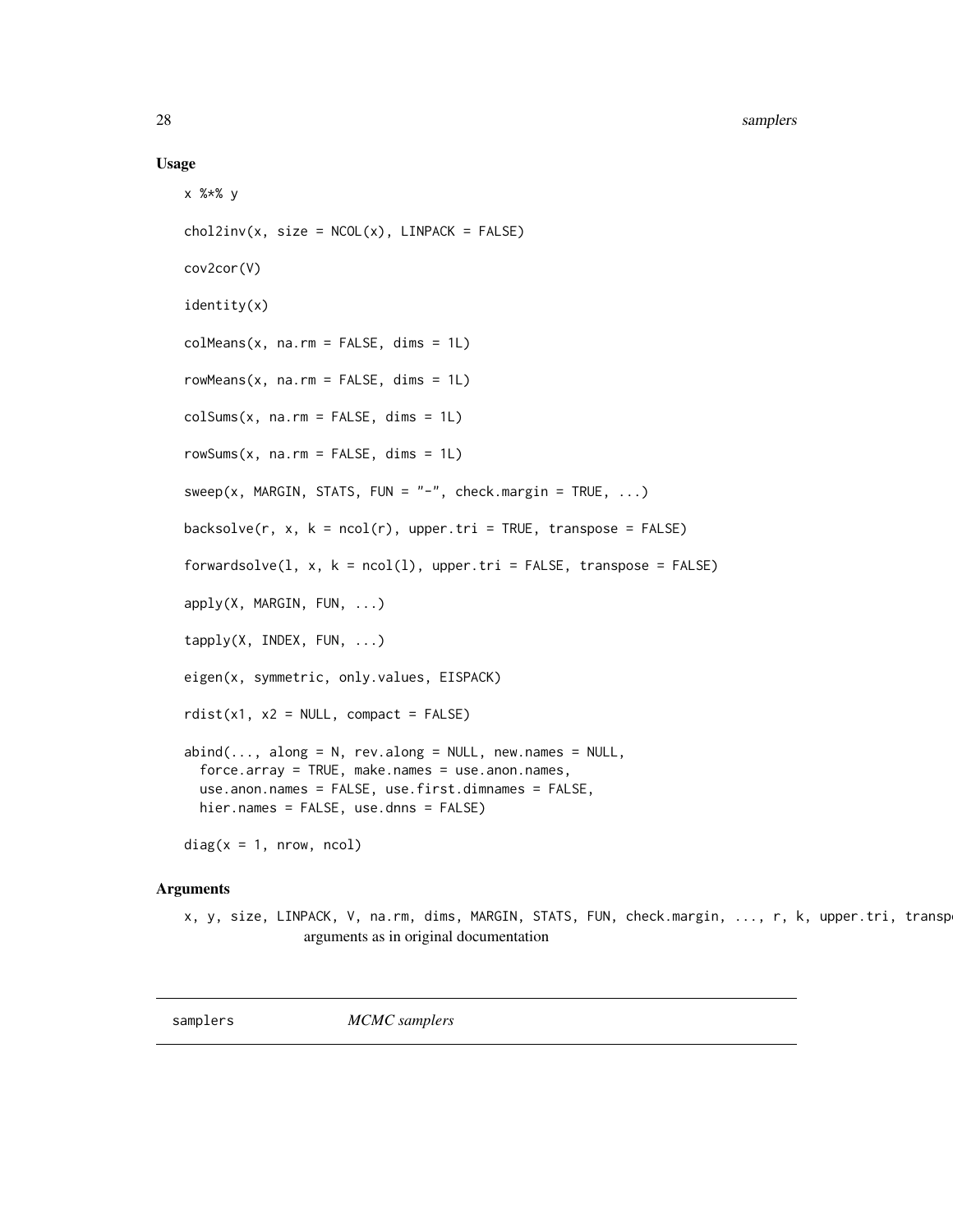#### <span id="page-28-0"></span>samplers 29

#### Description

Functions to set up MCMC samplers and change the starting values of their parameters, for use in [mcmc\(](#page-14-1)).

#### Usage

```
hmc(Lmin = 5, Lmax = 10, epsilon = 0.1, diag_sd = 1)
rwmh(proposal = c("normal", "uniform"), epsilon = 0.1, diag_s d = 1)slice(max_doublings = 5)
```
#### Arguments

| Lmin          | minimum number of leapfrog steps (positive integer, Lmin > Lmax)                                    |
|---------------|-----------------------------------------------------------------------------------------------------|
| Lmax          | maximum number of leapfrog steps (positive integer, $Lmax > Lmin$ )                                 |
| epsilon       | leapfrog stepsize hyperparameter (positive, will be tuned)                                          |
| diag_sd       | estimate of the posterior marginal standard deviations (positive, will be tuned).                   |
| proposal      | the probability distribution used to generate proposal states                                       |
| max_doublings | the maximum number of iterations of the 'doubling' algorithm used to adapt the<br>size of the slice |

#### Details

During the warmup iterations of mcmc, some of these sampler parameters will be tuned to improve the efficiency of the sampler, so the values provided here are used as starting values.

For hmc(), the number of leapfrog steps at each iteration is selected uniformly at random from between Lmin and Lmax. diag\_sd is used to rescale the parameter space to make it more uniform, and make sampling more efficient.

rwmh() creates a random walk Metropolis-Hastings sampler; a a gradient-free sampling algorithm. The algorithm involves a proposal generating step 'proposal\_state = current\_state + perturb' by a random perturbation, followed by Metropolis-Hastings accept/reject step. The class is implemented for uniform and normal proposals.

slice() implements a multivariate slice sampling algorithm. Currently this algorithm can only be used with single-precision models (set using the precision argument to [model](#page-21-1)). The parameter max\_doublings is not tuned during warmup.

#### Value

a sampler object that can be passed to [mcmc](#page-14-1).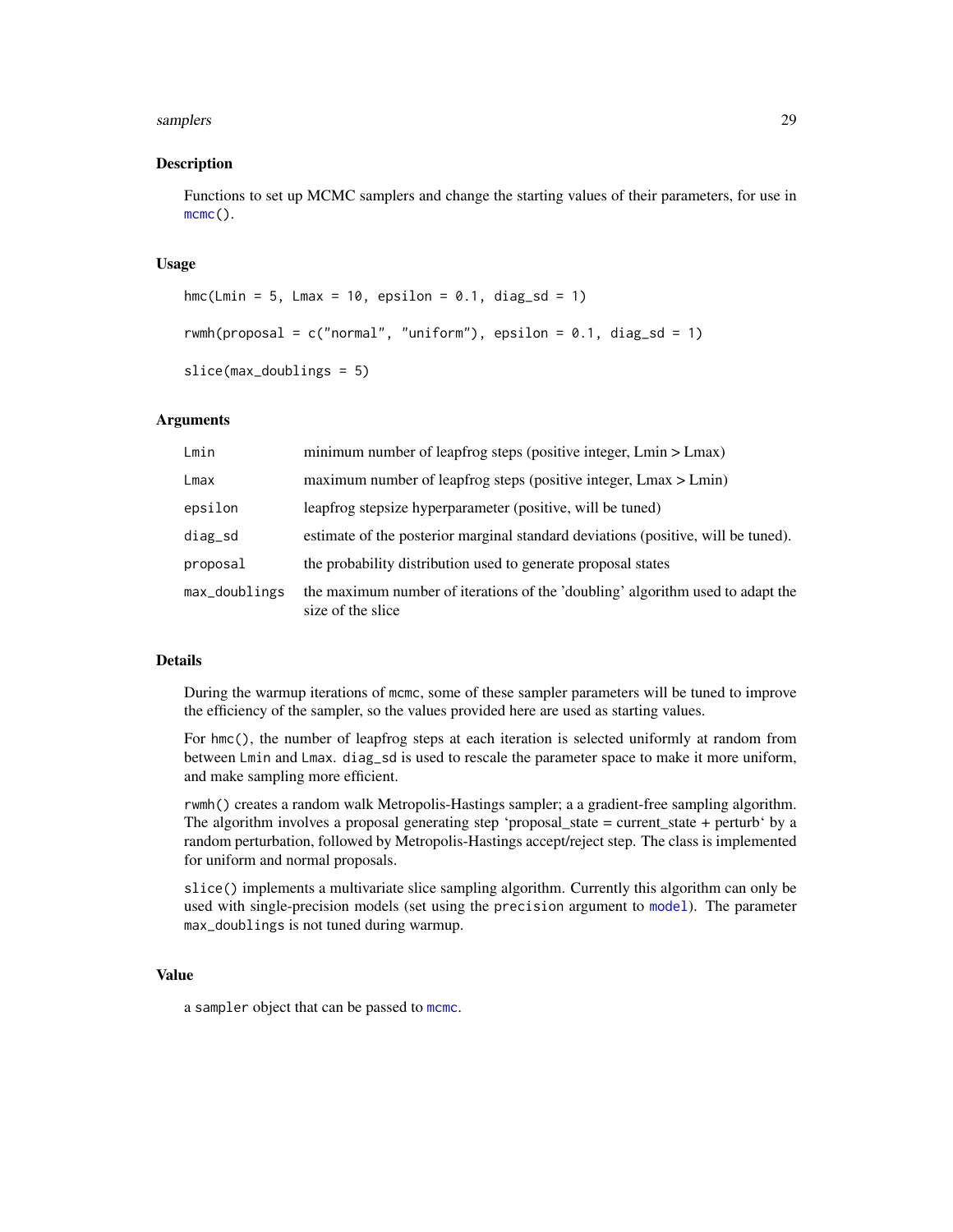<span id="page-29-0"></span>

#### Description

These structures can be used to set up more complex models. For example, scalar parameters can be embedded in a greta array by first creating a greta array with zeros() or ones(), and then embedding the parameter value using greta's replacement syntax.

#### Usage

```
zeros(...)
ones(...)
greta_array(data = 0, dim = length(data))
```
#### Arguments

| $\cdot$ $\cdot$ $\cdot$ | dimensions of the greta arrays to create                                                      |
|-------------------------|-----------------------------------------------------------------------------------------------|
| data                    | a vector giving data to fill the greta array. Other object types are coerced by<br>as.vector. |
| dim                     | an integer vector giving the dimensions for the greta array to be created.                    |

#### Details

greta\_array is a convenience function to create an R array with [array](#page-0-0) and then coerce it to a greta array. I.e. when passed something that can be coerced to a numeric array, it is equivalent to as\_data(array(data, dim)).

If data is a greta array and dim is different than dim(data), a reshaped greta array is returned. This is equivalent to:  $dim(data) < - dim$ .

#### Value

a greta array object

#### Examples

## Not run: # a 3 row, 4 column greta array of 0s  $z \leftarrow$  zeros $(3, 4)$ # a 3x3x3 greta array of 1s  $z \le -$  ones(3, 3, 3) # a 2x4 greta array filled with pi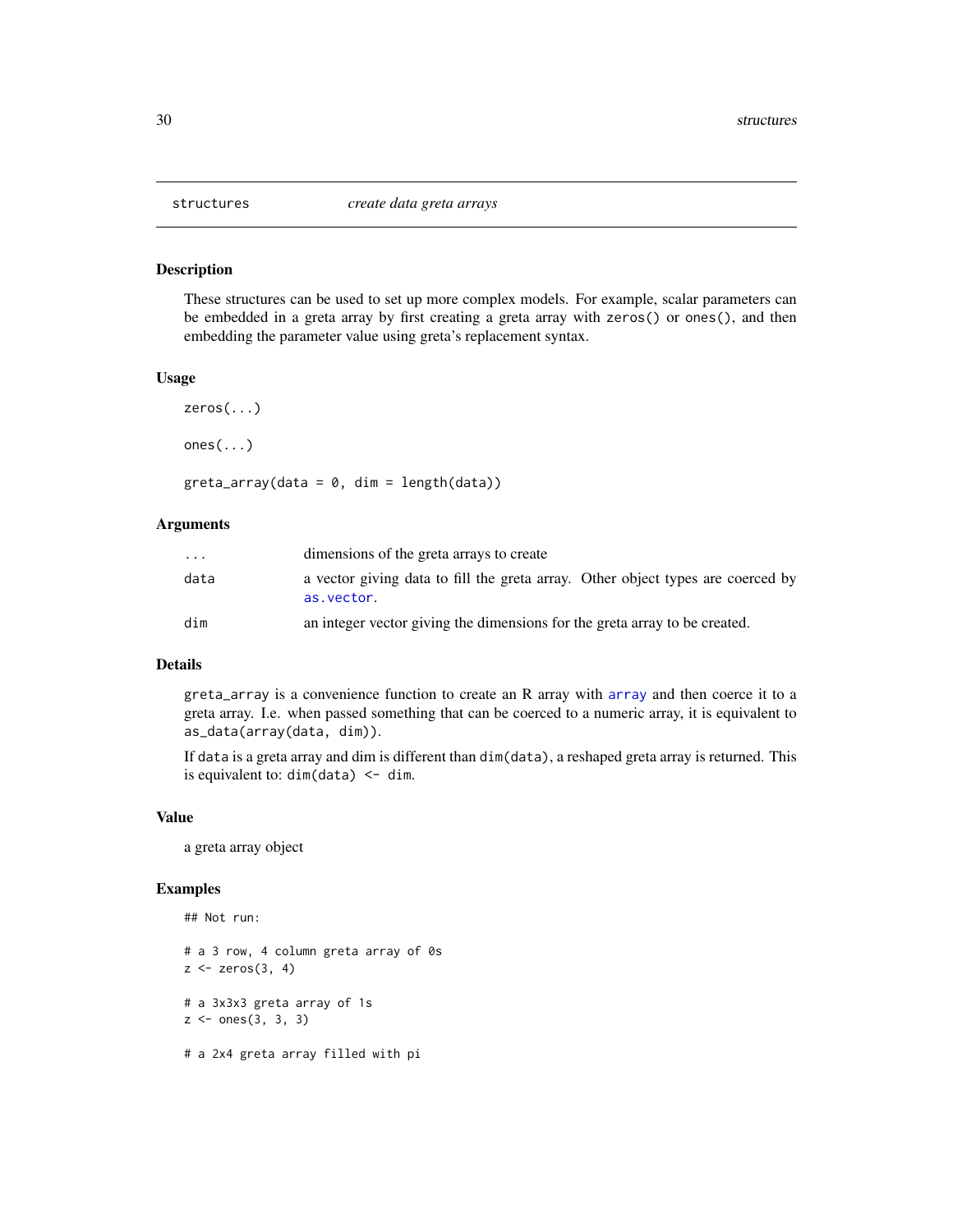#### <span id="page-30-0"></span>transforms 31

```
z \leq greta_array(pi, dim = c(2, 4))
# a 3x3x3 greta array filled with 1, 2, and 3
z \le greta_array(1:3, dim = c(3, 3, 3))
## End(Not run)
```
#### <span id="page-30-1"></span>transforms *transformation functions for greta arrays*

#### Description

transformations for greta arrays, which may also be used as inverse link functions. Also see [opera](#page-23-1)[tors](#page-23-1) and [functions.](#page-11-1)

#### Usage

iprobit(x) ilogit(x) icloglog(x) icauchit(x) log1pe(x) imultilogit(x)

#### Arguments

x a real-valued (i.e. values ranging from -Inf to Inf) greta array to transform to a constrained value

#### Details

greta does not allow you to state the transformation/link on the left hand side of an assignment, as is common in the BUGS and STAN modelling languages. That's because the same syntax has a very different meaning in R, and can only be applied to objects that are already in existence. The inverse forms of the common link functions (prefixed with an 'i') can be used instead.

The log1pe inverse link function is equivalent to  $log(1 + exp(x))$ , yielding a positive transformed parameter. Unlike the log transformation, this transformation is approximately linear for x > 1. i.e. when  $x > 1$ ,  $y \approx x$ 

imultilogit expects an n-by-m greta array, and returns an n-by-(m+1) greta array of positive reals whose rows sum to one. This is equivalent adding a final column of 0s and then running the softmax function widely used in machine learning.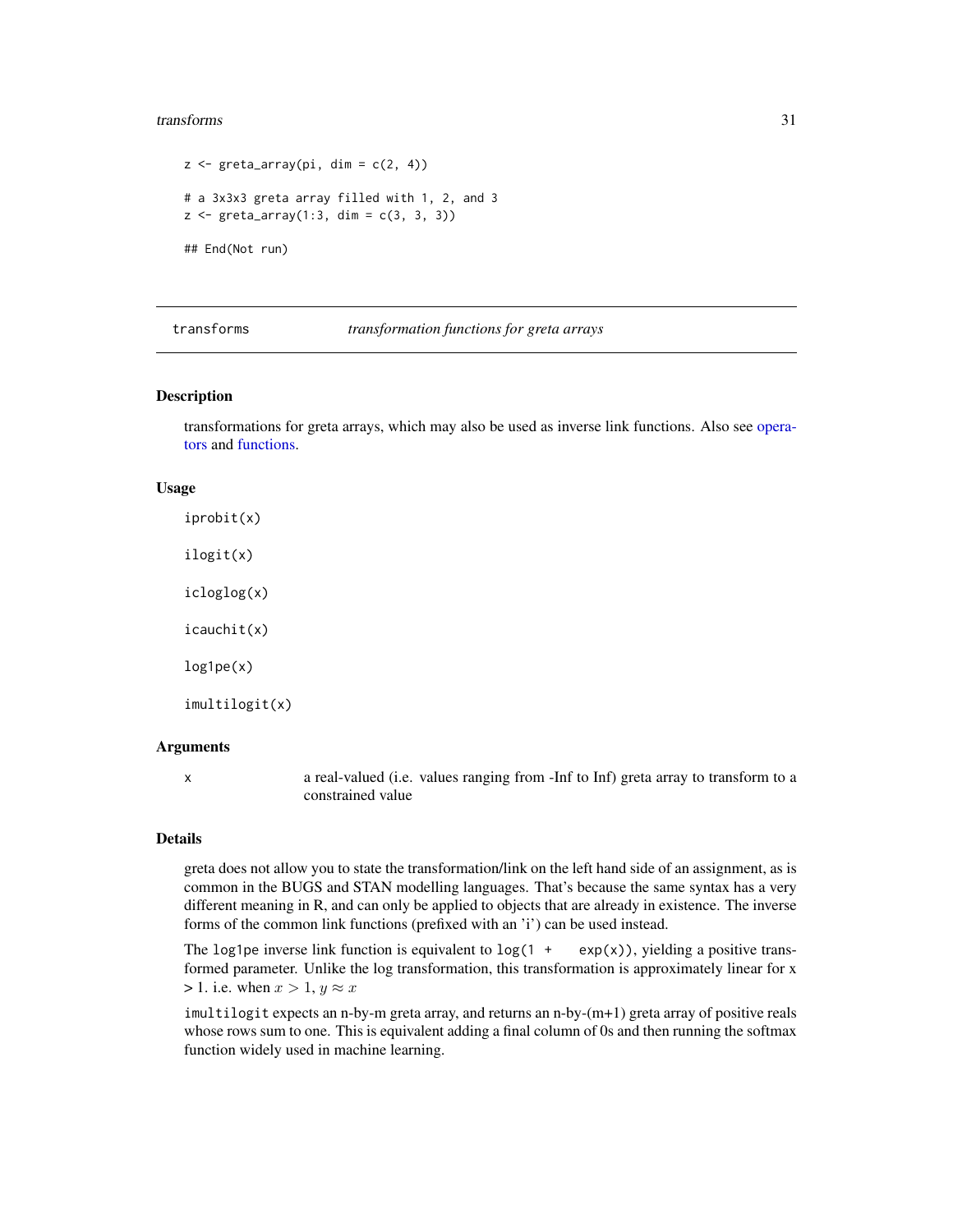#### Examples

## Not run:

```
x1 \leq normal(1, 3, dim = 10)
# transformation to the unit interval
p1 \leftarrow i\n{\text{probit}}(x1)p2 <- ilogit(x1)
p3 <- icloglog(x1)
p4 \leftarrow icauchit(x1)# and to positive reals
y \leftarrow \text{log1pe}(x1)# transform from 10x3 to 10x4, where rows are a complete set of
# probabilities
x2 \le normal(1, 3, dim = c(10, 3))
z <- imultilogit(x2)
```
## End(Not run)

<span id="page-31-1"></span>variable *create greta variables*

#### Description

variable() creates greta arrays representing unknown parameters, to be learned during model fitting. These parameters are not associated with a probability distribution. To create a variable greta array following a specific probability distribution, see [distributions](#page-5-1).

#### Usage

variable(lower =  $-Inf$ , upper = Inf, dim = 1)

#### Arguments

| lower, upper | scalar values giving optional limits to variables. These must be specified as                                       |
|--------------|---------------------------------------------------------------------------------------------------------------------|
|              | numerics, they cannot be greta arrays (though see details for a workaround).                                        |
|              | They can be set to -Inf (lower) or Inf (upper), though lower must always be                                         |
|              | less than upper.                                                                                                    |
| dim          | the dimensions of the greta array to be returned, either a scalar or a vector of<br>positive integers. See details. |

#### Details

lower and upper must be fixed, they cannot be greta arrays. This ensures these values can always be transformed to a continuous scale to run the samplers efficiently. However, a variable parameter with dynamic limits can always be created by first defining a variable constrained between 0 and 1, and then transforming it to the required scale. See below for an example.

<span id="page-31-0"></span>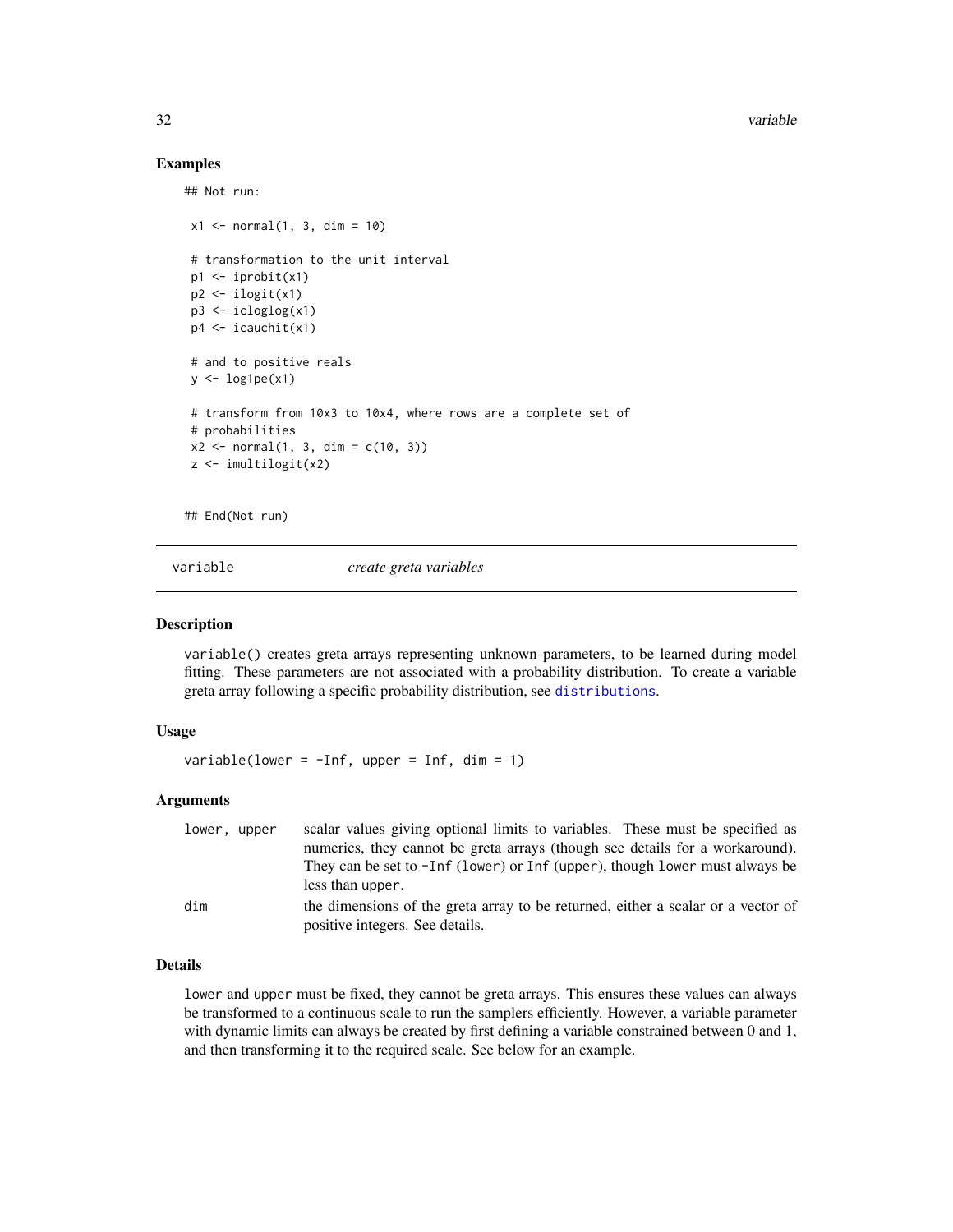#### variable 33

### Examples

## Not run:

```
# a scalar variable
a <- variable()
# a positive length-three variable
b \leftarrow variable(lower = 0, dim = 3)
# a 2x2x2 variable bounded between 0 and 1
c \le variable(lower = 0, upper = 1, dim = c(2, 2, 2))
# create a variable, with lower and upper defined by greta arrays
min <- as_data(iris$Sepal.Length)
max < - min ^ 2
d \le - min + variable(0, 1, dim = nrow(iris)) * (max - min)
## End(Not run)
```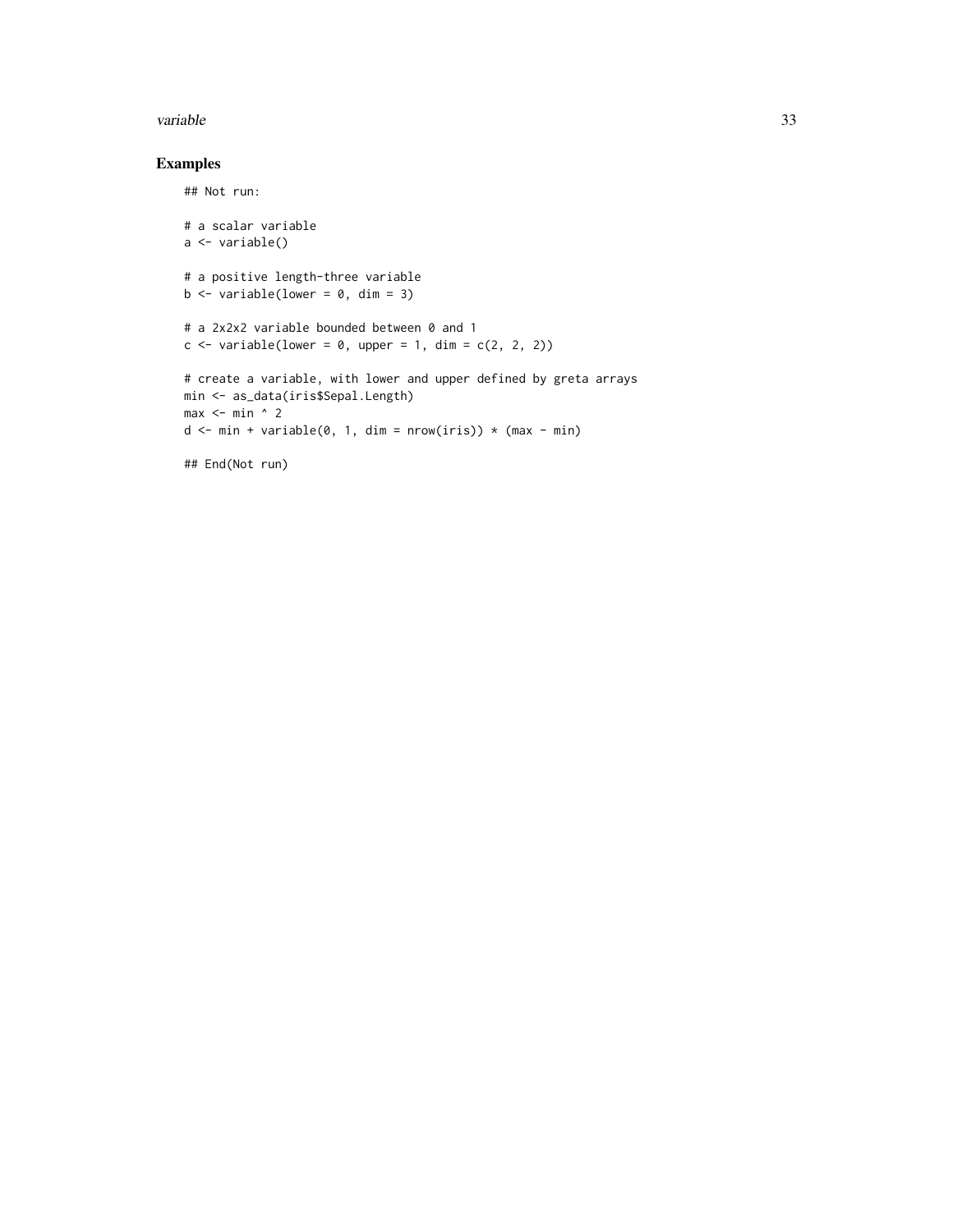# <span id="page-33-0"></span>**Index**

.internals *(*internals*)*, [19](#page-18-0) %\*% *(*overloaded*)*, [27](#page-26-0)

abind *(*overloaded*)*, [27](#page-26-0) adadelta *(*optimisers*)*, [25](#page-24-0) adagrad *(*optimisers*)*, [25](#page-24-0) adagrad\_da *(*optimisers*)*, [25](#page-24-0) adam *(*optimisers*)*, [25](#page-24-0) apply *(*overloaded*)*, [27](#page-26-0) array, *[30](#page-29-0)* as.vector, *[30](#page-29-0)* as data,  $3$ 

backsolve *(*overloaded*)*, [27](#page-26-0) bernoulli *(*distributions*)*, [6](#page-5-0) beta *(*distributions*)*, [6](#page-5-0) beta\_binomial *(*distributions*)*, [6](#page-5-0) bfgs *(*optimisers*)*, [25](#page-24-0) binomial *(*distributions*)*, [6](#page-5-0)

```
c (extract-replace-combine), 10
calculate, 4, 16
categorical (distributions), 6
cauchy (distributions), 6
cbind (extract-replace-combine), 10
cg (optimisers), 25
chi_squared (distributions), 6
chol2inv (overloaded), 27
cobyla (optimisers), 25
colMeans (overloaded), 27
colSums (overloaded), 27
cov2cor (overloaded), 27
```
diag *(*overloaded*)*, [27](#page-26-0) DiagrammeR::dgr\_graph, *[23](#page-22-0)* DiagrammeR::grViz, *[23](#page-22-0)* dirichlet *(*distributions*)*, [6](#page-5-0) dirichlet\_multinomial *(*distributions*)*, [6](#page-5-0) distribution, [5,](#page-4-0) *[6](#page-5-0)*, *[8](#page-7-0)* distribution<- *(*distribution*)*, [5](#page-4-0)

distributions, *[6](#page-5-0)*, [6,](#page-5-0) *[20,](#page-19-0) [21](#page-20-0)*, *[32](#page-31-0)*

```
eigen (overloaded), 27
exponential (distributions), 6
extra_samples (inference), 15
extract (extract-replace-combine), 10
extract-replace-combine, 10
extraDistr::dbbinom, 9
extraDistr::dbern, 9
extraDistr::ddirichlet, 9
extraDistr::ddirmnom, 9
extraDistr::dinvgamma, 9
extraDistr::dlaplace, 9
extraDistr::dlst, 9
extraDistr::dpareto, 9
f (distributions), 6
forwardsolve (overloaded), 27
ftrl (optimisers), 25
functions, 12, 24, 31
future::cluster, 16
future::nbrOfWorkers, 17
gamma (distributions), 6
gradient_descent (optimisers), 25
greta, 14
greta-package (greta), 14
greta_array (structures), 30
hmc (samplers), 28
hypergeometric (distributions), 6
icauchit (transforms), 31
icloglog (transforms), 31
identity (overloaded), 27
ilogit (transforms), 31
imultilogit (transforms), 31
inference, 15
initials (inference), 15
```
internals, [19](#page-18-0)

inverse-links *(*transforms*)*, [31](#page-30-0)